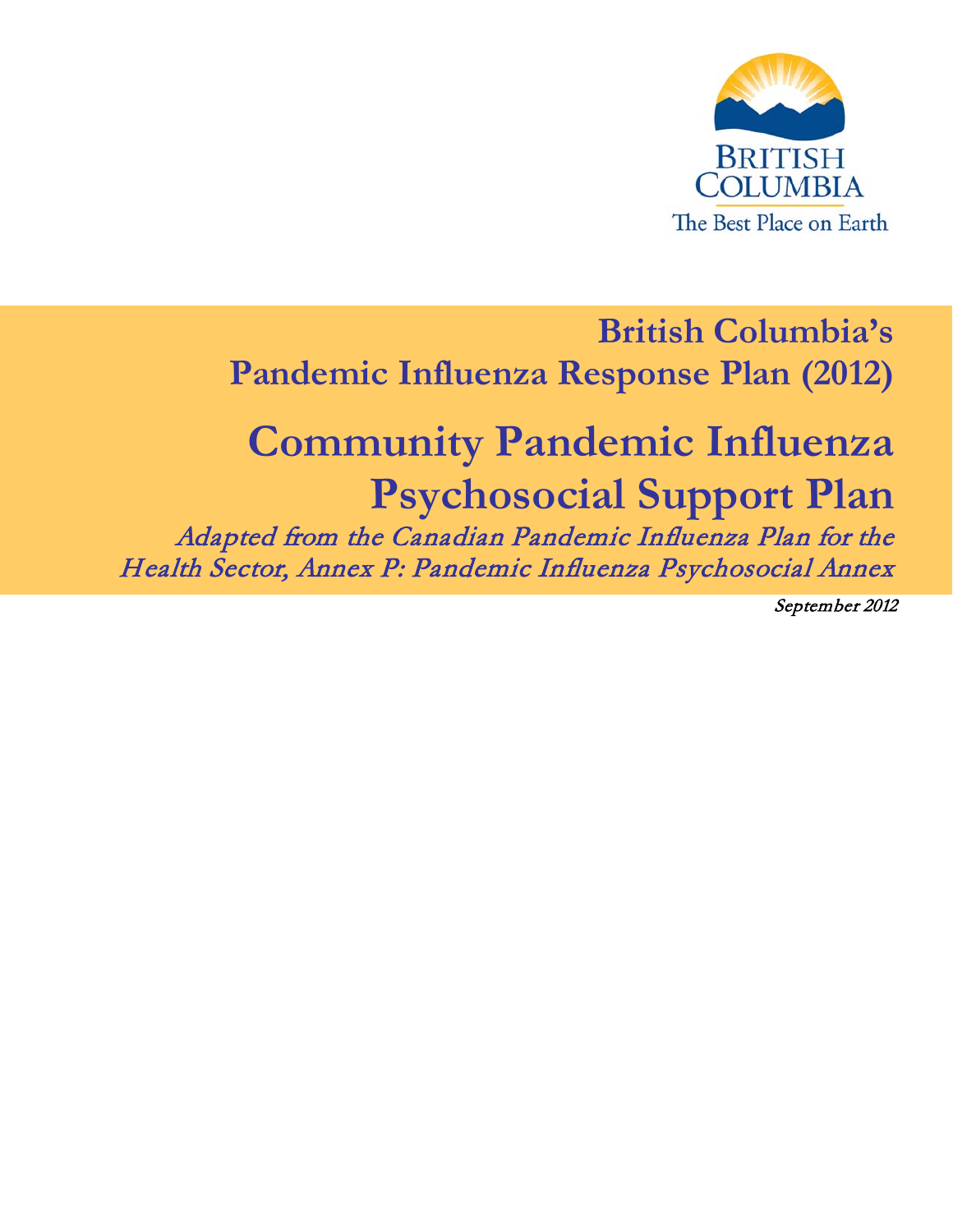# **TABLE OF CONTENTS**

| 2. |                                                                                   |  |
|----|-----------------------------------------------------------------------------------|--|
| 3. |                                                                                   |  |
| 4. |                                                                                   |  |
| 5. |                                                                                   |  |
| 6. |                                                                                   |  |
| 7. |                                                                                   |  |
|    |                                                                                   |  |
|    |                                                                                   |  |
|    |                                                                                   |  |
|    | Appendix B:                                                                       |  |
|    | Overview of Psychosocial Risk Factors and Supportive Mechanisms 17<br>Appendix C: |  |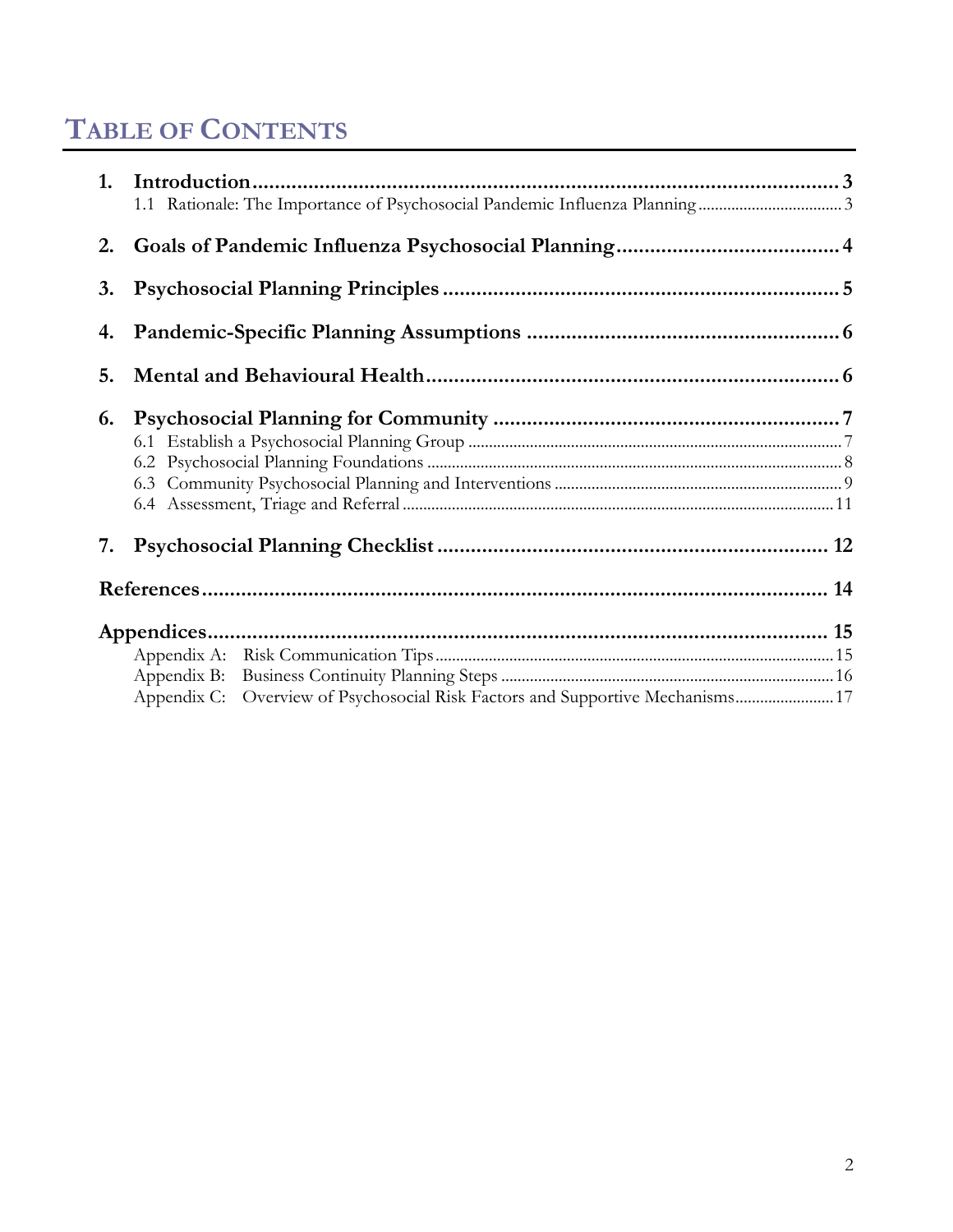# <span id="page-2-0"></span>**1. INTRODUCTION**

This document outlines a suggested planning framework for addressing the psychosocial (i.e., psychological, social, emotional) implications of a pandemic influenza or any large-scale public health emergency. It begins by providing the rationale for applying a psychosocial lens in pandemic influenza planning and goes on to describe the major components of psychosocial health emergency planning assessment, identification of vulnerable individuals/populations, development and delivery of support services, program evaluation and modification. A suggested planning framework is outlined detailing pandemic phase-specific activities. These are based on current research on the psychosocial dimensions of disasters, including lessons learned from the severe acute respiratory syndrome (SARS) outbreak in 2003, the public health response to the anthrax incidents in 2001, and professional consensus regarding best practice in psychosocial disaster response.

Civic infrastructure (e.g., community-based, non-governmental and faith-based organizations) and citizens have an important and necessary role to play in mitigating the potential harm from a pandemic and increasing the resilience of communities as they meet the demands of pandemic. The scope and nature of the specific plans developed using this framework will vary, reflecting the unique cultural, social and economic make-up of individual communities and regions, the range of available resources (human, fiscal and material) and the identified needs of community members. The issues associated with psychosocial planning include workforce resiliency, mental health and illness, social cohesion and public trust, and these demand the collaboration, coordination and cooperation of all levels of government and multiple community-based partners.

A pandemic influenza outbreak is likely to place substantial and additional demands on community-based and non-governmental organizations and those working in health, mental health and other social service systems (World Health Organization, 2003). However, failure to anticipate and address the psychosocial dimensions of a pandemic may result in a cascading effect, derailing the province's overall response capacity and undermining business and community viability and continuity in the short- and long-term.

### <span id="page-2-1"></span>**1.1 Rationale: The Importance of Psychosocial Pandemic Influenza Planning**

Although governments and health systems around the world have been applying significant resources to pandemic influenza planning activity, most of this has focused on the medical consequences of pandemic. The physical health threat is associated with a range of secondary consequences (e.g., widespread absenteeism causing social and business disruption, economic downturns, etc.) that are likely to be substantial. Illness, death, caregiving responsibilities and fear of infection may place extreme additional demands on health care providers and social service systems and contribute to sudden and significant shortages of personnel and resources

in all sectors. Higher rates of absenteeism may be disruptive even in a "normal" flu season. In a virulent and severe novel influenza outbreak, there may be extended and multiple periods of time when community members will not be able to engage in the routines of school, work and many leisure activities, while simultaneously coping with the ongoing uncertainty of the threat and the grief of losing friends, family and colleagues (Public Health Agency of Canada, 2003; US Department of Health and Human Services, 2005).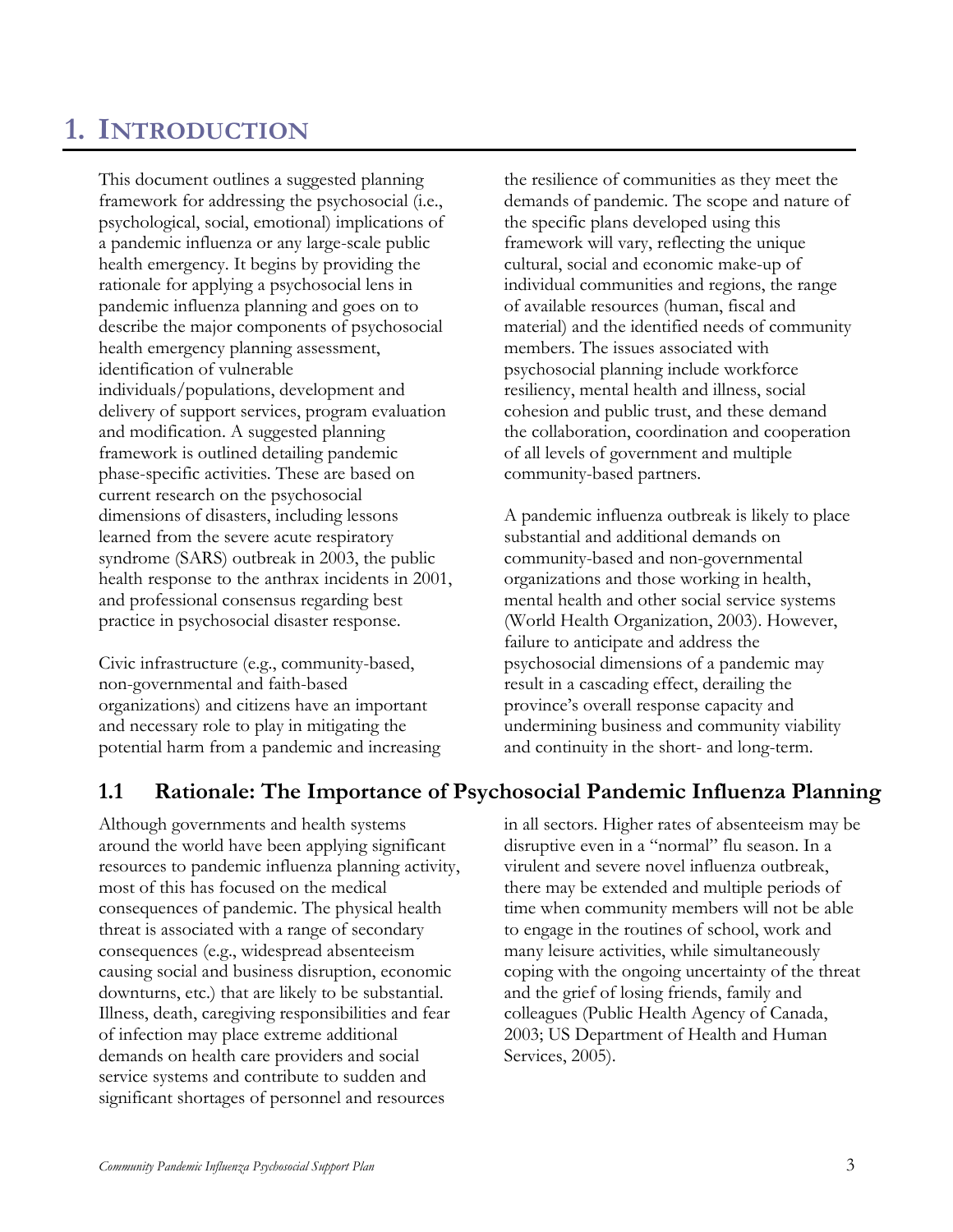Although disasters can often have positive secondary consequences, particularly during the response and the immediate recovery periods (e.g., increase in altruism, volunteerism, enhanced sense of social cohesion), public health measures (e.g., social isolation strategies) and the prolonged and extensive nature of an influenza pandemic may diminish some of this potential and exacerbate the social cleavages and breakdowns also common in the aftermath of disasters (Kaniasty & Norris, 1999). The multiple secondary consequences of the pandemic along with the primary (medical) consequences have significant implications for the psychological, emotional, behavioural or "psychosocial" well-being of individuals and communities.

The focus in psychosocial pandemic planning is to maximize personal and social resilience, occupational performance and the likelihood of people's compliance with public health measures (Seynaeve, 2001). This will require a multisectoral, collaborative and holistic planning process that supports and enhances alliances within health (e.g., medical, public, mental and Aboriginal health) and across other systems (e.g., social services) and integrates the expertise of those already providing psychosocial support and those engaged in psychosocial disaster planning.

As with all disaster and emergency planning, the process of planning is at least as significant—if not more significant—than the plan it produces. Effective emergency response capacity rests on the quality of relationships (i.e., sense of trust, cooperation and collaboration) and the contributions of those who are directly and indirectly affected by and subject of these plans.

Addressing the psychosocial impacts of a pandemic is closely aligned with the practice of risk communications. Risk communications is the development, exchange and dissemination of appropriate information to enable authorities responsible for managing risk situations and stakeholders (those affected by the risk or those who perceive themselves at risk) to make wellinformed decisions. It focuses on facilitating dialogue and exchanging essential information between stakeholders and the authorities. It can be a vital public health measure because it advocates the preparation of communications and risk mitigation strategies that are grounded in the social, cultural and political realities of the situation. The mitigation of the psychosocial impacts of a public health emergency is then potentially a key outcome of effective risk communications.

# <span id="page-3-0"></span>**2. GOALS OF PANDEMIC INFLUENZA PSYCHOSOCIAL PLANNING**

The primary objective of a psychosocial response to any disaster or public health emergency is to restore and increase the capacity of individuals to go on with their lives by addressing their social, emotional, psychological and material needs. It includes supporting and strengthening social systems (e.g., social support networks), and helping individuals to regain a sense of control, diminish psychological arousal, effectively

manage stress, and improve adaptive coping strategies. The specific objectives are to:

1. Provide information about the psychosocial implications of an influenza pandemic (or other infectious outbreak) and of the various pandemic protocols and action strategies (e.g., use of social isolation strategies to control infection spread).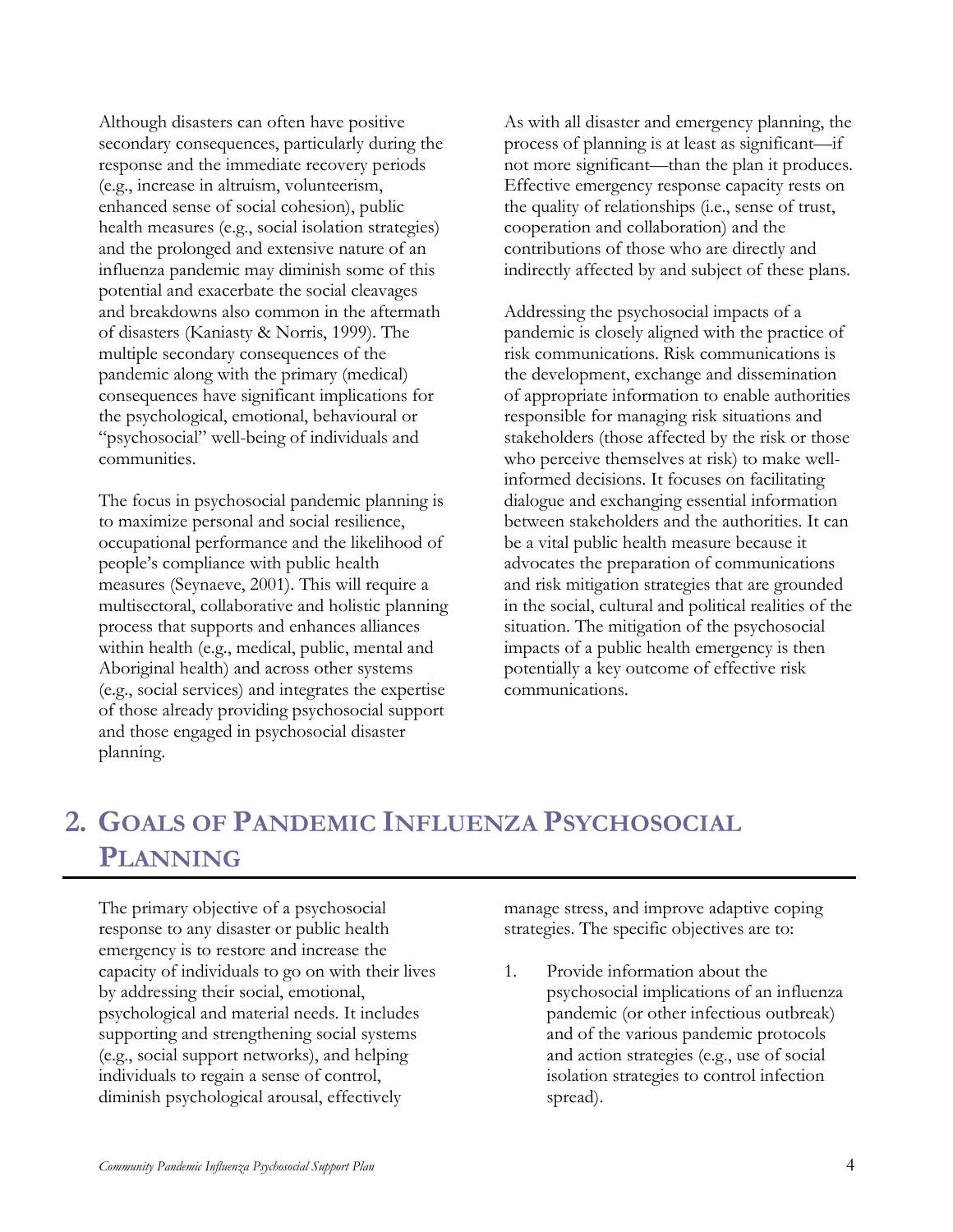- 2. Identify and outline specific pandemicrelated issues and factors contributing to the personal and occupational stress and psychological distress of citizens.
- 3. Outline strategies for the rapid and ongoing assessment of the psychosocial capacity and vulnerability of the general population.
- 4. Identify and assess the specific needs and vulnerabilities of those who may be at greater risk of experiencing adverse psychosocial outcomes because of functional disabilities, chronic health or

employment problems, other socioeconomic and/or cultural factors.

- 5. Outline evidence-informed psychosocial support mechanisms and strategies to promote the psychosocial resilience and functioning of citizens and to mitigate the short- and long-term adverse psychosocial consequences (e.g., health or employment issues resulting from chronic stress, complicated grief or trauma).
- 6. Outline strategies for integrating psychosocial planning into existing disaster planning processes, plans and protocols.

# <span id="page-4-0"></span>**3. PSYCHOSOCIAL PLANNING PRINCIPLES**

The guidelines for managing a psychosocial response to a pandemic reflect core humanitarian principles (e.g., valuing of human rights, equity and the principle of doing no harm).

- 1. Psychosocial response should maximize fairness in terms of the availability, relevance and accessibility of mental health, psychiatric and psychosocial support services among affected populations in ways that address differences in need, ability, access and capacities across demographic factors (e.g., gender, age, ethnicity, language, geographic location), functional disabilities (e.g., impairment related to mobility, cognition, hearing, sight), and socio-economic status.
- 2. Participation, inclusivity and empowerment are core values guiding psychosocial planning. Affected populations should be provided with meaningful opportunities to participate in planning and decision-making processes.
- 3. Programs and interventions should build on, mobilize and support the sustainability of local resources and services and the individual and shared capacity of citizens.
- 4. Programs and interventions engage with individuals and communities regarding highly sensitive issues, including cultural values and competencies, and should draw on both research evidence (where available) and lessons learned from other disasters.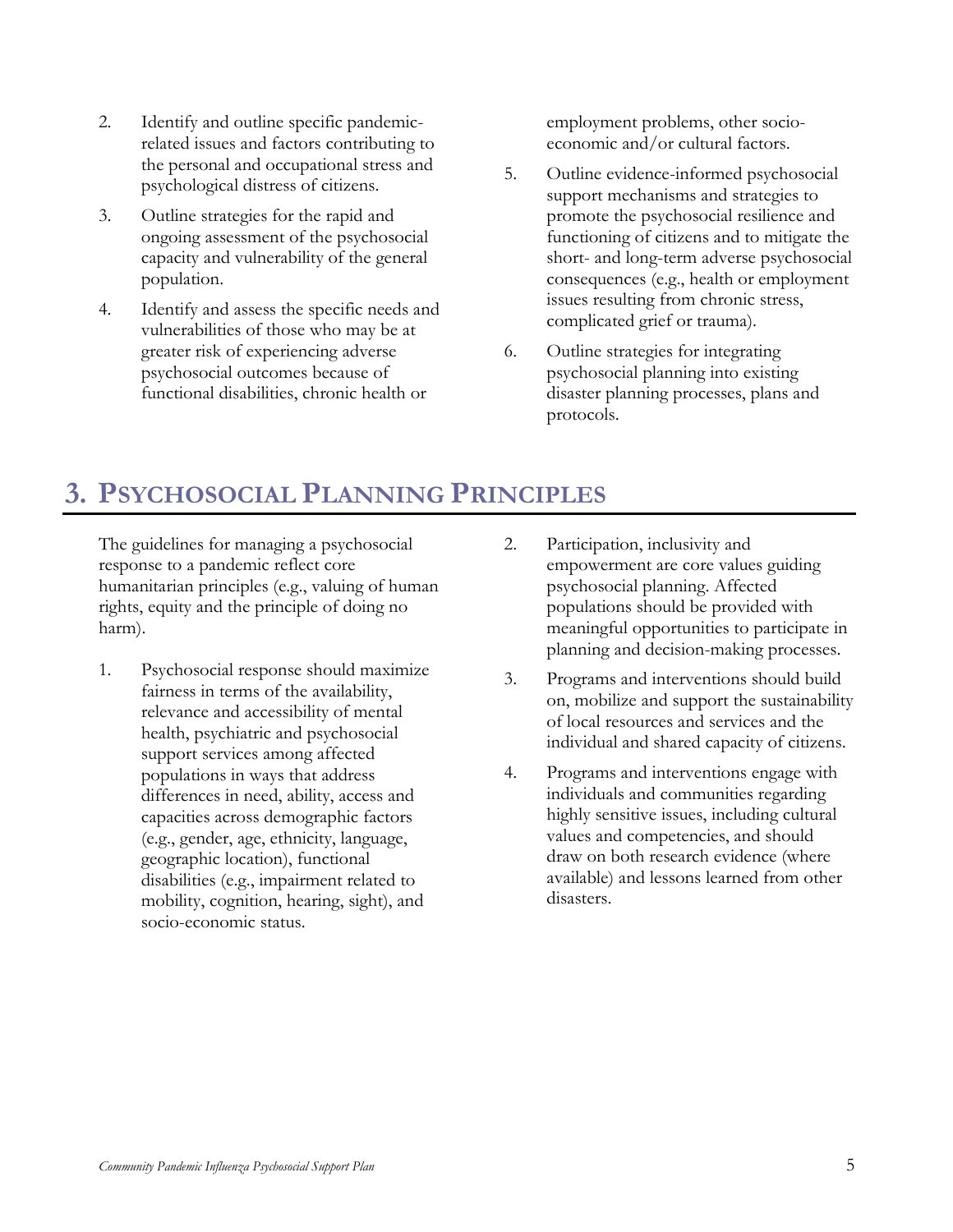# <span id="page-5-0"></span>**4. PANDEMIC-SPECIFIC PLANNING ASSUMPTIONS**

This document reflects the general planning assumptions of the *BC Ministry of Health Pandemic Influenza Plan* and a set of psychosocialspecific planning assumptions. These latter assumptions are based on nationally and internationally recognized objectives and principles of psychosocial disaster planning (Seynaeve, 2001; Ministry of Health, 2007) and a consideration of the plausible psychosocial consequences of an influenza pandemic. They include:

- 1. The size of the psychosocial "footprint" of a pandemic (e.g., fear-driven behaviours; impaired decision making; social and family functioning; psychological disorders; decreased workplace and school performance; and acute or chronic stress) is likely to be much larger than the "medical" footprint (Shultz et al., 2003).
- 2. As a new and "invisible" threat of sustained duration (i.e., multiple waves of infection over a period of 12-18 months),

the psychosocial footprint of the pandemic virus will reflect the nature of the threat (e.g., new, "invisible" threat of sustained duration), severity of the consequences (clinical attack rate of 10 to 20% ) and breadth of secondary consequences (e.g., absenteeism level of 10 to 20% during peak periods, if the vaccine supply arrives in a timely fashion).

- 3. Those adversely impacted by a pandemic will include not only individuals who become ill themselves or whose loved ones become ill and/or die, but also those who are not themselves physically or medically affected, but who experience adverse social, economic and other secondary consequences.
- 4. Sharing common experiences can enhance a sense of belonging, mutuality, and support but can also exacerbate feelings of helplessness, disempowerment and other difficult emotions, and contribute to an emotional sense of being overwhelmed.

# <span id="page-5-1"></span>**5. MENTAL AND BEHAVIOURAL HEALTH**

Uncertainty and unknowns characterize the very nature of an influenza pandemic (e.g., When will it happen? How severe will it be? Who will be most affected? How long is it likely to last?). As a microbiological threat, pandemic influenza presents British Columbians with an invisible enemy—one that cannot be seen but which can be passed on between people and cause, at least in the initial stages, an unspecific set of symptoms that could be associated with a potentially deadly infection or a relatively innocuous illness (e.g., cough and headache could indicate a pandemic virus or the common cold).

Many, if not most, people find any uncertainty and change stressful. Research has shown that humans are better able to adapt to acute, shortterm stress rather than long-term, chronic stress. The prolonged nature and uncertainty of an influenza pandemic is likely to result in levels of chronic stress that, for some, will be associated with psychological and physiological health and social problems, behavioural consequences (e.g., increased use of drugs and alcohol as coping mechanism or increased family conflict and violence) and surges in demand for psychosocial support.

Post-disaster health outcomes reflect pre-existing patterns of social, economic and political inequalities and their influence on access to resources, division of labour, general health,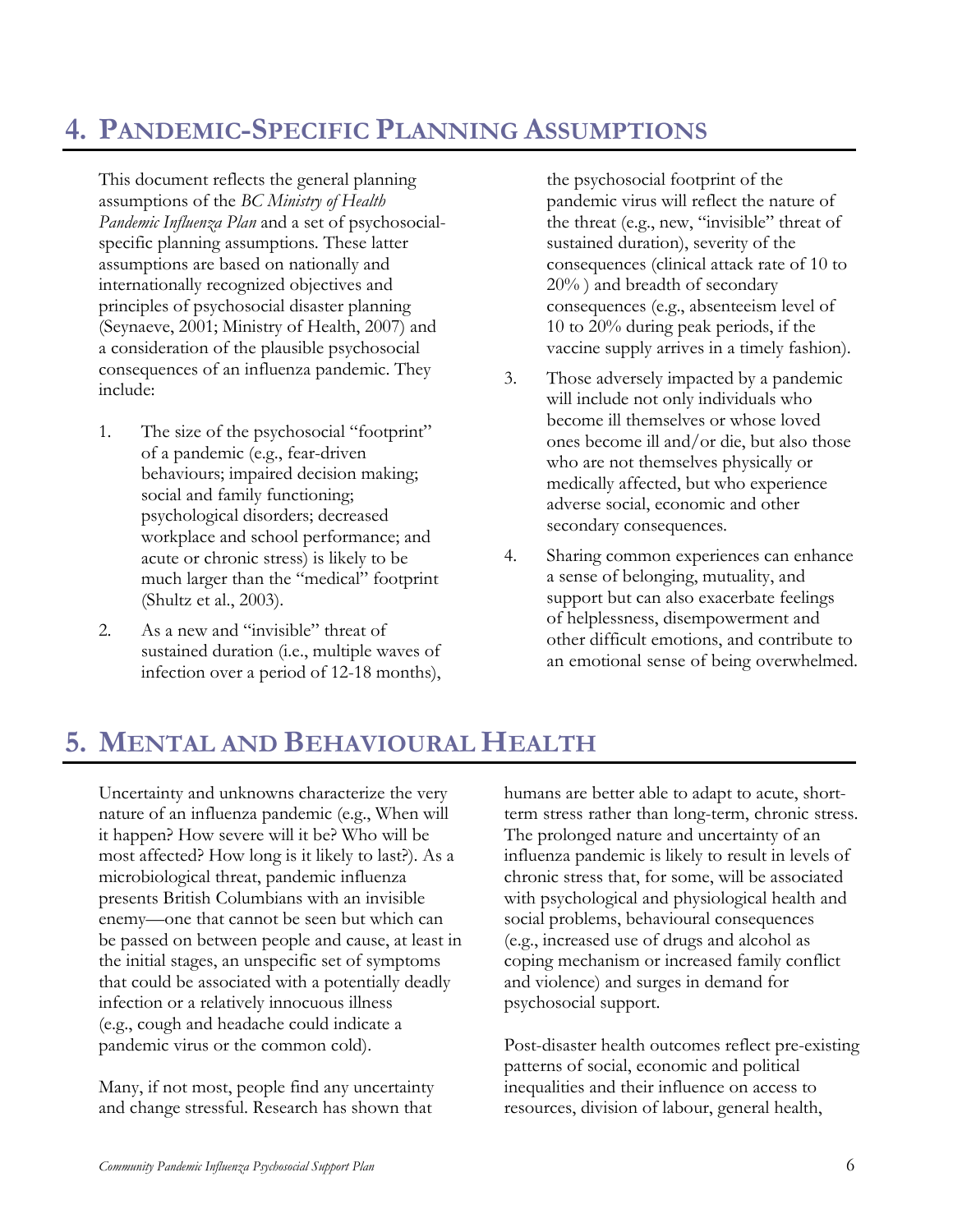resiliency of social support networks and influence in decision-making. Although psychosocial support is premised on an assumption of resilience, individual and collective resilience is dependent on the availability and accessibility of relevant resources and a consideration of specific potential areas of vulnerability or reduced capacity.

Variables such as gender and other developmental, social, economic and personal factors can contribute both to resilience and to increased vulnerability to the psychosocial consequences of a pandemic. Careful attention to and consultation with the particular needs of a given client or client group will help determine what support measures or interventions, if any, are appropriate. For most people, the symptoms of stress, fear and loss will gradually decrease over time. People should be encouraged to use existing coping strategies if they find them effective but also to seek out and access additional support as needed.

# <span id="page-6-0"></span>**6. PSYCHOSOCIAL PLANNING FOR COMMUNITY**

Psychosocial planning groups should involve as wide a range of relevant stakeholders as possible and include representatives from various levels of government (e.g., local, regional and provincial), health emergency management,

non-governmental and community-based organizations, and representatives from groups who may experience extraordinary vulnerability during a pandemic as a result of disabilities, ethnicity, culture or poverty.

### <span id="page-6-1"></span>**6.1 Establish a Psychosocial Planning Group**

Developing an inclusive and interdisciplinary planning group in the early stages of planning will enhance the likelihood of a more integrated, coordinated, and effective psychosocial pandemic plan.

#### **ACTION STEPS**

- 1. Identify and recruit planning partners, addressing the need for local (specific to the particular initiating entity), collaborative (common initiatives across agencies and sometimes sectors) and, in some instances, regional plans and initiatives.
- 2. Develop and prioritize the most likely pandemic scenarios (i.e., define risks), identify current and potential emergent needs of existing clients and communities, and anticipate resources and services required to meet those needs.
- 3. Have organizations self-define their pandemic roles and responsibilities internally (i.e., to their clients) and externally (i.e., within larger community plan)
- 4. Identify capabilities, overlaps and gaps in services and resources among community planning partners.
- 5. Develop contingency plans to address emergent needs and gaps.
- 6. Identify specific individual and collective triggers for the implementation of psychosocial plans.
- 7. Develop risk communication strategies that support ongoing communication within and between partner agencies during all phases (planning, response, recovery).
- 8. Develop and establish common ethical principles and frameworks to guide planning, response and recovery processes:
	- Ethical decision-making process for the allocation of psychosocial support resources.
	- Confidentiality and information-sharing agreements that minimize bureaucratic barriers to information sharing among planning partners while maximizing the rights of clients/community members.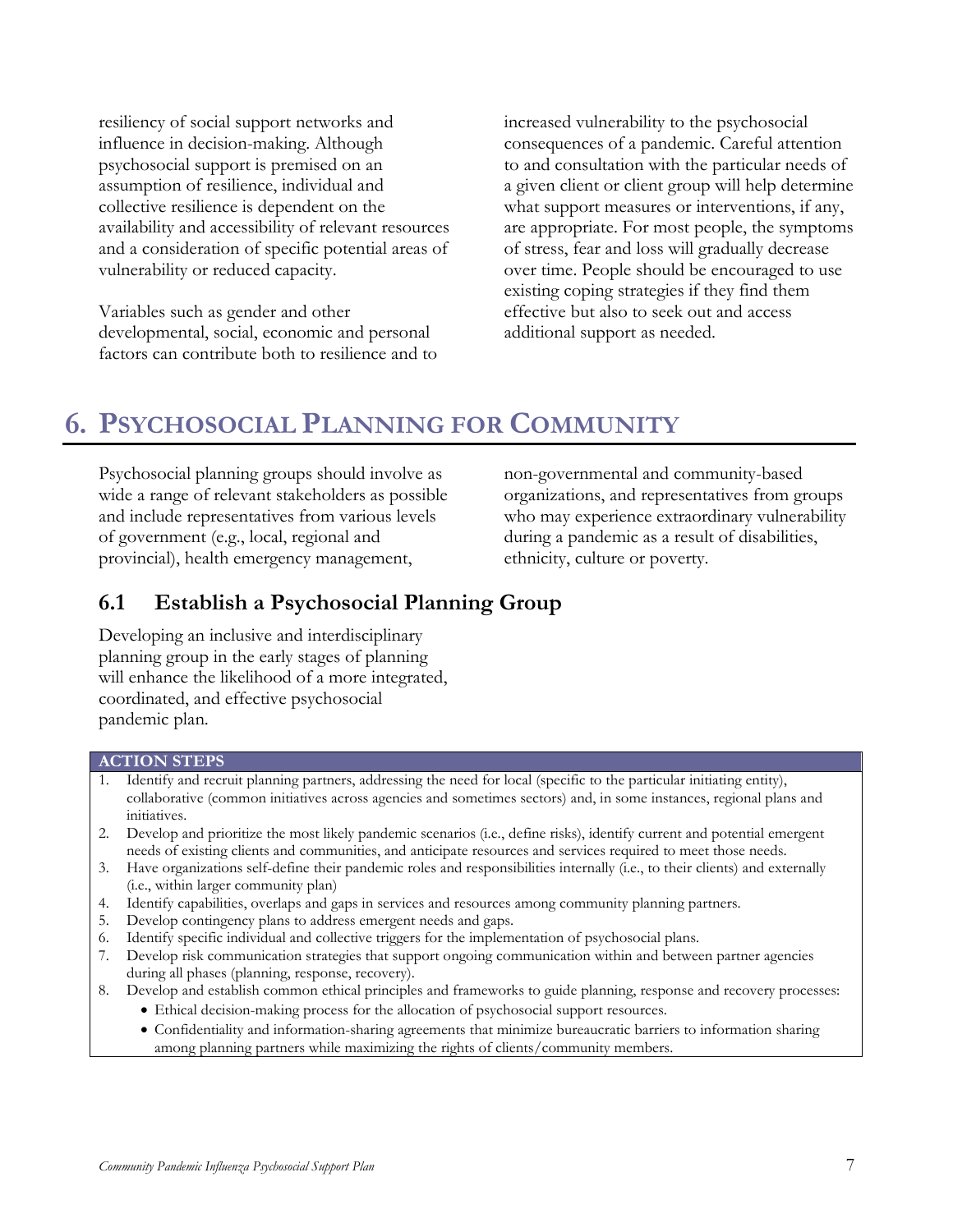### <span id="page-7-0"></span>**6.2 Psychosocial Planning Foundations**

Psychosocial planning for the community relies on three simultaneous and interconnected planning tracks:

- 1. Planning to sustain business continuity and workforce resilience within psychosocial planning partner organizations and agencies.
- 2. Planning to support resilience in existing clients and their families in response to pandemic-specific emergent needs.
- 3. Planning in support of broader social or community resilience that may involve an adaptation of existing services and/or the delivery of services and support to new clients or new client groups.

Regardless of which track, effective psychosocial support is based on an understanding that knowledge is empowering and a critical component of stress reduction. An effective risk communication approach considers stakeholders' (e.g., workers, clients) values in decision-making processes and tailors communications strategies (content and process) to their perceptions and understanding of risk. This approach is fundamentally based on the principle that transparency will increase trust and empowerment, and facilitate cooperation in carrying out pandemic response and recovery strategies.

#### **Business Continuity**

The foundation of any robust disaster planning process is business continuity. The purpose of business continuity planning is to ensure timely and orderly continuation or resumption of key operations when business is impacted by unplanned or unanticipated incidents or events. In the case of a pandemic, this could include higher than normal absenteeism due to illness and or caregiving responsibilities, reductions in other community services, disruptions of supply chains, and surges in demand for services. All planning partners need to be able to responsively and flexibly adapt to the sudden changes in human and material resources, infrastructure and physical environment.

Issues include succession and delegation processes; alternate work locations; alternate human resources and work assignments; alternate practices and technologies; intentional redirection of resources to address emergent needs and the potential degradation of other services and infrastructure on which the organization depends; and the maintenance of critical systems, processes and resources internal to the organization.

#### **ACTION STEPS**

- Each partner should
- 1. Establish and convene a business continuity planning committee to develop and/or review business continuity plans in the context of the specific constraints and demands of a pandemic.
- 2. Conduct a risk analysis in order to develop a prioritized list of potential risk scenarios.
- 3. Conduct a business impact analysis to identify, inventory and rank order an organization's mission-critical resources/ services (including human resources and critical dependencies); costs (tangible/intangible) associated with the loss of these resources; and the estimated amount of acceptable downtime before resources/services are restored.
- 4. Provide appropriate training and education so that employees understand and can implement business continuity measures when required.
- 5. Engage in joint planning with pandemic psychosocial planning partners to identify and address critical interdependencies and mutual support.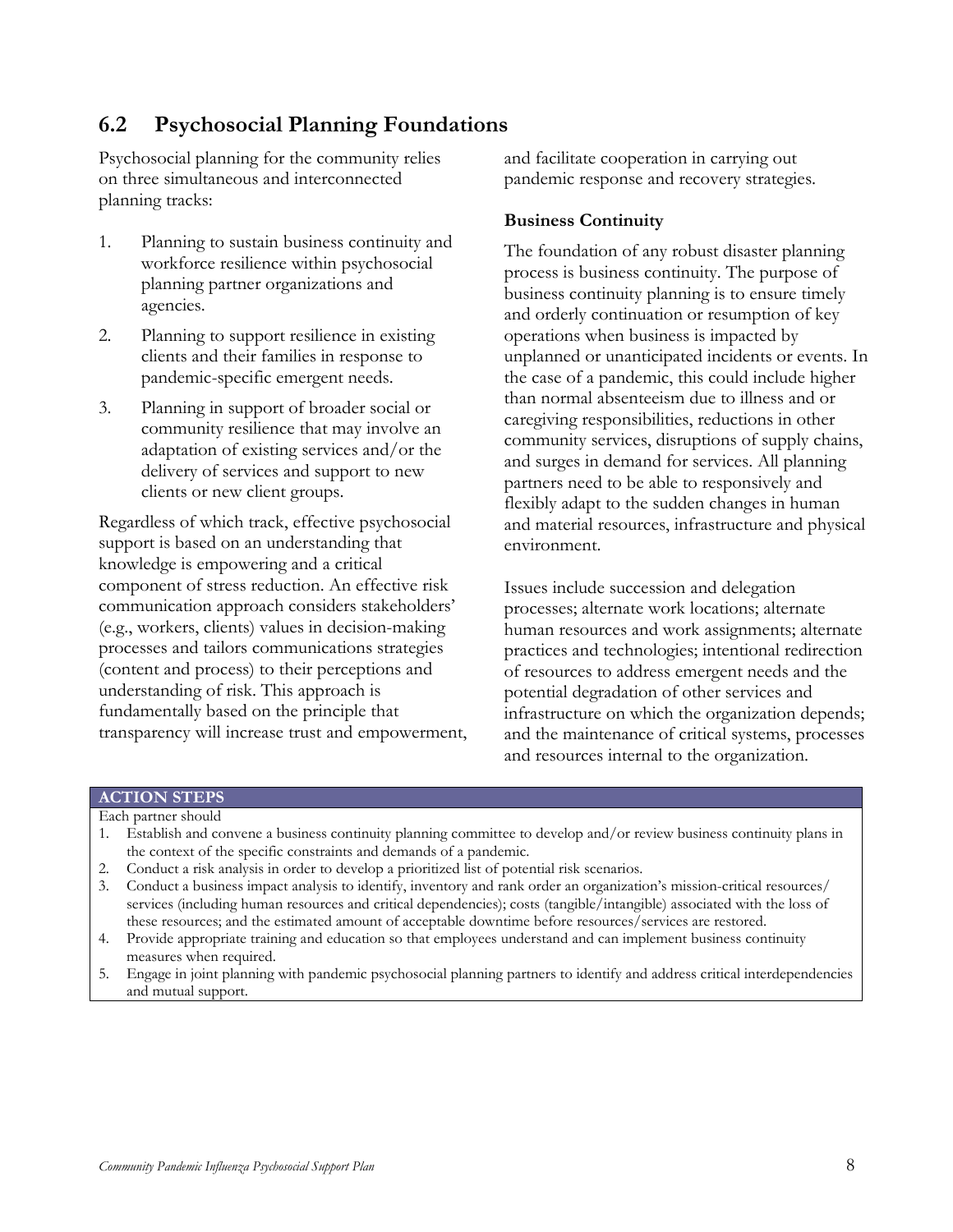#### **Organizational and Workforce Resilience**

An integral aspect of business continuity is workforce resiliency. A pandemic will likely cause extraordinary occupational stress for many workers as a result of increased workload demands, workforce shortages, shifts in roles and responsibilities, the potential need to work in non-traditional sites, increased risk of infection, and exposure to a large number of distressed clients (Benedek, Fullerton & Ursano, 2007). Organizational leaders must be willing to mentor effective stress management, lead by example, and support the creation of an environment in which self- and mutual care is possible. The details of workforce resiliency plans will be tailored to the specific resources and needs of that organization.

At the same time, maximizing personal, social and workforce resilience across planning partners and the community will require collaborative and holistic planning frameworks. To be effective, these plans must address the gendered nature of formal (over 90 per cent of nurses are female; see Amaratunga et al., 2008) and informal (traditional gender roles continue to mean that most in-home caregivers are female) caregiving. Enhanced

instrumental, informational, psychological and emotional support strategies that acknowledge the gendered nature of many service professions and associated work/family conflicts are required to enhance workforce resiliency and mitigate the adverse effects of occupational stress on employees and the sustained response capacity.

Effective stress management in stressful work environments can include providing respite options for workers wherein they have access to quiet, safe and relaxing spaces with access to healthy food, support should they seek it, and some time away from their work demands. Critical incident stress management programs can include a range of organizational and individuallevel strategies to support workforce resiliency. Comprehensive workforce resiliency and psychosocial support programs will also include the ongoing, professional assessment of need for individual workers to transition to longer term, specialized, mental health interventions as needed. As with most planning, involving staff in the planning process can help ensure the relevance and effectiveness of the workforce resilience plans and implementation strategies.

#### **ACTION STEPS**

- 1. Develop and implement "buddy" systems so that workers can support each other in monitoring stress levels and offering mutual help in coping.
- 2. Provide respite sites in workplace settings (e.g., staff kitchen). Mandated and regularly scheduled breaks should provide workers with a space to get away from the immediate environmental or function-related stressors of their work. These sites can be provisioned with healthy snacks, relaxation materials (e.g., music, relaxation tapes, comfortable seating) and educational materials (e.g., stress and coping pamphlets).
- 3. Develop the means and mechanisms to provide up-to-date and accurate pandemic information and advice to workers and their families.
- 4. Determine what resources are required and available to provide psychosocial assistance, support and information to workers and their families (e.g., employee assistance programs, peer-support programs) including on-the-scene support and stress management; critical incident stress management interventions, and family support.
- 5. Implement flexible work arrangements and benefits as needed (e.g., working from home or flexible hours to address child/elder/family care issues; flexible use of medical leaves or vacation time).

### <span id="page-8-0"></span>**6.3 Community Psychosocial Planning and Interventions**

The goal of psychosocial interventions is to support an affected individual's or group's resilience and their natural ability to cope. It is based in the underlying ethical principle of do no harm, which in turn relies on respecting the unique and idiosyncratic needs, capacities and resources of any individual.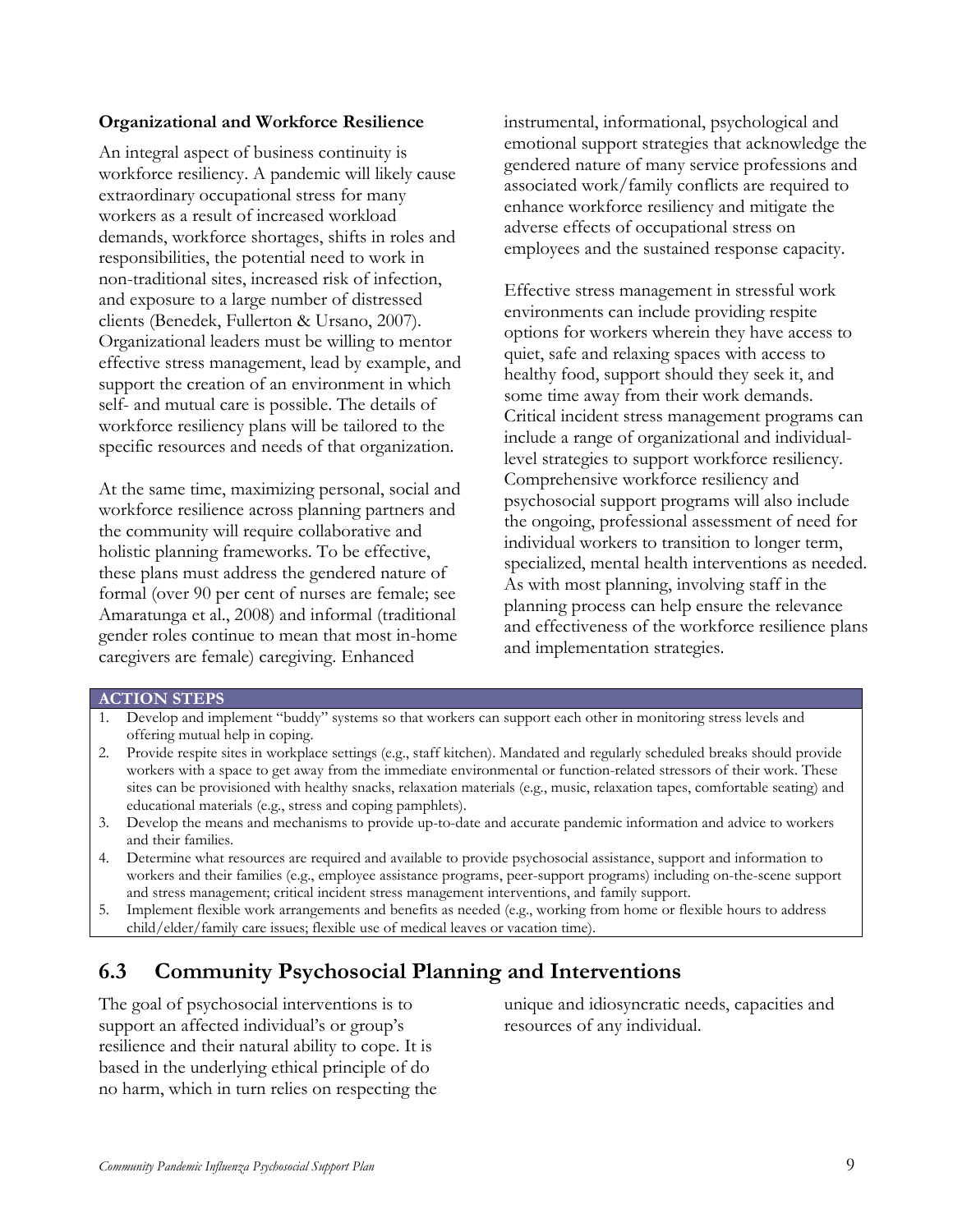Effective psychosocial support and disaster mental health is more practical than psychological—meeting people's basic needs, regaining a sense of safety, providing accurate, timely information and guidance, problem solving, supporting coping and resiliency. It is based on an active, outreach model focused on supporting coping and resiliency and addressing specific psychological and behavioural health implications. Not all psychosocial programming requires the involvement of mental health professionals; however, their expertise may be

required in order to avoid doing harm either through intervention or lack of intervention.

People should be encouraged to follow their natural inclination with regards to coping (e.g., how much and to whom they talk) and measures should be considered to facilitate basic coping strategies, such as connecting and talking with friends, family and other natural supports, in the context of social isolation and other public health measures, and people's fear of infection (e.g., use of Internet, phone and other virtual social networks).

#### **ACTION STEPS**

- 1. Involve people in planning and preparedness activities prior to a pandemic through an inclusive planning process and an effective risk management/risk communications strategy.
- 2. Find ways to support people articulating their basic needs and concerns (e.g., for medical care, emergency shelter, food, clothing, etc.) and developing plans for meeting those needs.
- 3. Provide repeated, simple and accurate information about the emotional, behavioural and physical impacts of the pandemic influenza and its secondary consequences in ways that emphasize the normalcy of their reactions and provide tips for healthy coping. Information is key in helping them to "help themselves" and retain or regain a sense of competence and control over their lives and helps build, maintain or restore public trust.
	- a. These messages should be delivered throughout preparedness, response, and recovery phases using multiple media (e.g., radio, televised public information announcements, radio, pamphlets, webcasts/blogs) and using the major languages of a community/organization.
	- b. Examples of content include cognitive, emotional and behavioural responses to stress and fear and techniques for coping; family communications plans; available workforce support services; employment issues related to illness, sick pay, essential service mandates, shift rotations, family concerns).
- 4. Provide support with problem-solving and practical assistance to enable people to meet those needs (e.g., assist people in accessing food, medical care, child and elder care, other emergency assistance programs).
- 5. Psycho-educational and peer-support groups are an effective means of disseminating information to the general public about what to anticipate in terms of the emotional and behavioural consequences of an influenza pandemic. They can also provide an opportunity during and following a disaster for processing some of these experiences. A pandemic will pose challenges in terms of bringing groups together and so thought should be given to how to facilitate group training and education through virtual training environments.
- 6. Educate employees, clients and the general public about stress management strategies. This would include fairly basic interventions (e.g., developing opportunities to informally debrief distressing experiences with colleagues, friends or family, or to engage in exercise and pleasurable activities) and interventions that require the guidance of someone with more formal training, including cognitive-behavioural reframing strategies, mindfulness training and relaxation meditations. (For a more detailed description of specific interventions see *Psychosocial Response Workbook – Disaster Stress and Trauma Response Services*, BC Ministry of Health at: [http://www.health.gov.bc.ca/emergency/dstrs.html\)](http://www.health.gov.bc.ca/emergency/dstrs.html).
- 7. Consider providing training within organizations and/or the community in Psychological First AID (PFA). PFA is an evidence-informed intervention designed to assist children, families and adults in the aftermath of disasters and other crises. The core actions of PFA can be applied within days or weeks following a potentially traumatic event. (For more information on PFA, see the document *Psychological First Aid – Field Operations Guide* (2nd edition), on the National Center for Posttraumatic Stress Disorder website,

at [http://www.ncptsd.va.gov/ncmain/ncdocs/manuals/smallerPFA\\_2ndEditionwithappendices.pdf\)](http://www.ncptsd.va.gov/ncmain/ncdocs/manuals/smallerPFA_2ndEditionwithappendices.pdf).

- 8. Anticipate the potential spike in demand for grief and bereavement support, particularly in the face of multiple losses and the uncertainty of more, the absence or disruption of social support networks, and in the case of a child, the loss of a parent or primary caregiver, long-term physical health, employment, and other social issues during the recovery process.
	- a. Particular attention should be paid to the potential that unusual arrangements may need to be employed to address a lack of adequate resources (human or material) to deal with the volume of dead and the increased need for coroners, mortuary and burial services that is likely during severe pandemic waves.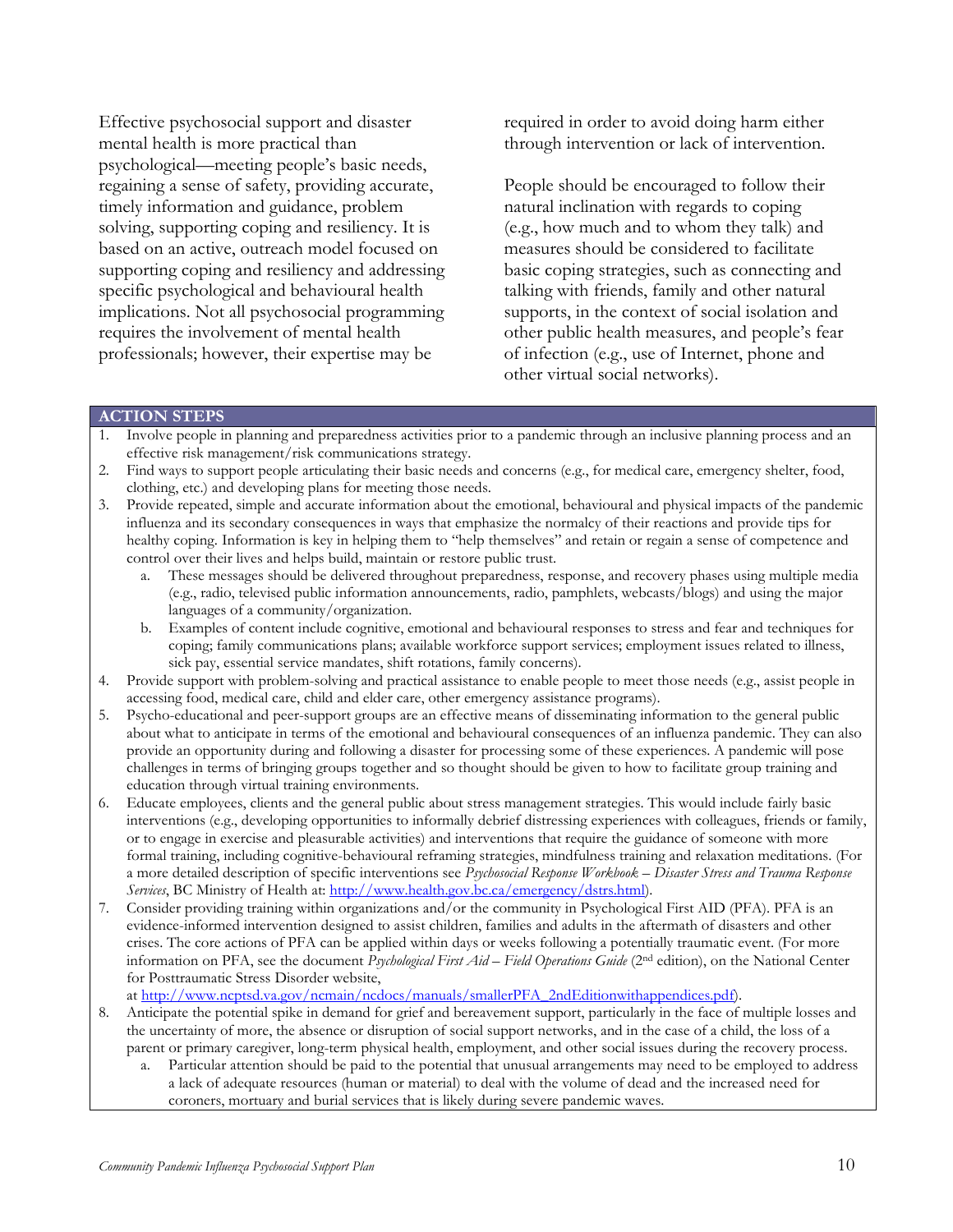#### **ACTION STEPS**

- b. Publicly orchestrated events (commemorations, public memorial ceremonies) can provide citizens with an opportunity to mourn collectively and recognizes both the shared individual and collective or social impacts of the pandemic. Such events can enhance the psychosocial healing process for individuals, organizations and communities.
- 9. Implement confidential telephone and/or web-based support services staffed by mental and behavioural health care professionals who can provide expert advice and answers regarding psychosocial support (e.g., resources and services, selfand mutual care, and family care).
- 10. Deploy multi-disciplinary health and psychosocial outreach teams to provide information, assistance and support within the community. These teams could include: (1) those trained in psychological first aid and psychosocial support strategies; (2) those trained in grief and bereavement issues; (3) public health nurses trained to provide pandemic-specific health information and interventions; and (4) social services workers trained to support families addressing pandemic-related family/parenting/ life-work issues.
- 11. Consider ways of facilitating community discussions (e.g., identifying and brainstorming solutions to common issues, sharing tips/advice and information, and offering each other support) through direct (e.g., face-to-face) and virtual (e.g., wiki's, non-urgent support lines, crisis lines).

### <span id="page-10-0"></span>**6.4 Assessment, Triage and Referral**

Most people are reluctant to seek out mental health services and support, often only accessing help when the coping and emotional difficulties they are experiencing reach crisis proportions. Current best practice in psychosocial disaster support involves outreach and an ongoing process of assessment and surveillance of psychosocial needs, issues and trends. This should include the assessment of individual and collective capacity and vulnerability over time, particularly when working with populations who are more likely to experience specific dimensions of vulnerability (e.g., mobility, hearing, dependency on others).

Assessment is a process rather than a single event and requires a multi-pronged, continuous appraisal of stress levels, demand for psychosocial support care and services, mental health issues (e.g., burnout, depression) and the relevance and efficacy of current interventions and psychosocial resources. Psychological assessment and referral may be required for individuals who experience an exacerbation or the onset of a mental health disorder as a result of their exposure to extraordinary stressors, critical incidents, and/or death associated with an influenza pandemic.

#### **ACTION STEPS**

- 1. Develop and employ information-gathering networks and outreach strategies that can be used to scan the psychosocial status (e.g., stress levels, demands for service, sense of trust, social cohesion) of clients and client groups, and the broader community.
- 2. Monitor the volume and nature of calls requesting help on psychosocial-specific or mental health crisis lines.
- 3. Monitor people's reasons for seeking assistance within partner organizations.
- 4. Monitor wait lists and referrals to mental health professionals and providers (e.g., psychologists, counsellors, mental health workers), employee family assistance programs agencies and programs, substance abuse programs and mental health services
- 5. Implement a reporting procedure whereby family physicians, community-based and non-governmental organizations can share ongoing information about needs and demands for service.
- 6. Conduct ongoing evaluation of psychosocial well-being and health of employees and their families, and clients using existing formal (e.g., mental health and disaster psychosocial tools) and informal (e.g., interviews) assessment measures to assess current levels and anticipate future trends in demands based on shifts in psychosocial demands (e.g., changes in dominant stressors, duration of pandemic, evolving impact on specific populations and occupational groups).
- 7. Develop and integrate regular and ongoing operational debriefings among planning partners in order to share general and specific information about shifts in needs, efficacy of effectiveness and relevance of psychosocial resources, developing trends (while respecting confidentiality) and addressing gaps in planning and service delivery.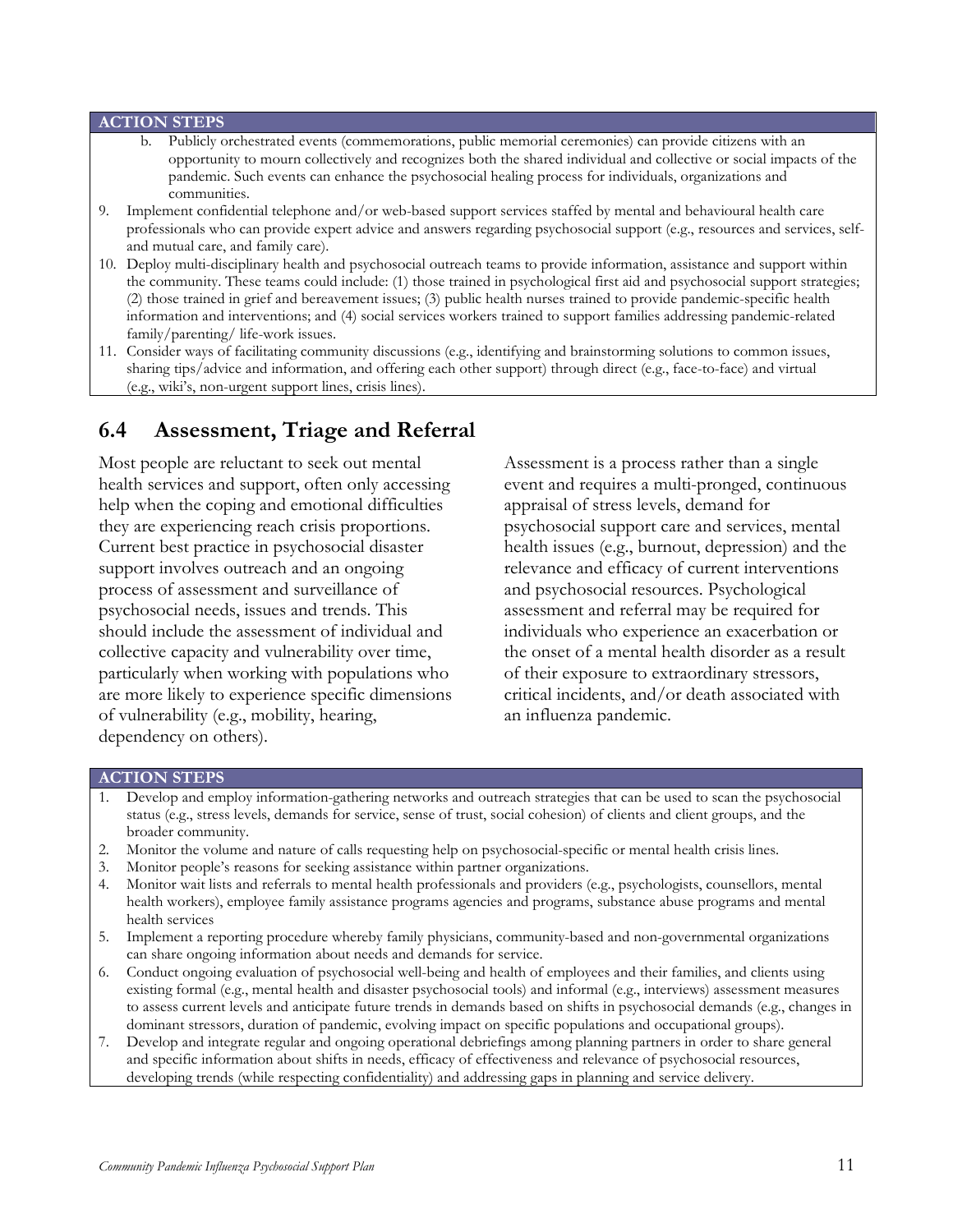# <span id="page-11-0"></span>**7. PSYCHOSOCIAL PLANNING CHECKLIST**

The psychosocial planning checklist provides a general framework for engaging with and assessing progress in the development of a comprehensive psychosocial plan. The psychosocial planning process address: (1) Coordination and collaboration; (2) Assessment of resources, vulnerabilities and service needs (the identification of specific at-risk populations, service needs, gaps in existing services); (3) Development and implementation of psychosocial plans within partner agencies; (4) Development and implementation of community-wide psychosocial support plans; and (5) Ongoing program evaluation and revision through pandemic phases.

| Completed                                               | In Progress | Not Started              |                                                                                                                                                                                                                                                                                                                        |  |  |  |  |
|---------------------------------------------------------|-------------|--------------------------|------------------------------------------------------------------------------------------------------------------------------------------------------------------------------------------------------------------------------------------------------------------------------------------------------------------------|--|--|--|--|
|                                                         |             |                          | <b>Coordination and Collaboration</b>                                                                                                                                                                                                                                                                                  |  |  |  |  |
| L.                                                      | $\Box$      | $\Box$                   | There is recognition of the potential emotional, psychological, spiritual and social impact of a pandemic or large-<br>scale infectious disease outbreak on community members covered by your plans.                                                                                                                   |  |  |  |  |
| $\mathcal{L}_{\mathcal{A}}$                             | П           | $\Box$                   | The relevant governmental (e.g., local, regional, provincial), non-governmental and community-based (e.g., mental<br>health, social service, community service and faith-based) organizations have been engaged as planning partners.                                                                                  |  |  |  |  |
| $\sim$                                                  | $\Box$      | $\Box$                   | Planning partners are aware of their own and each others' roles and responsibilities in the psychosocial pandemic<br>plan, and their contributions and needs have been identified and integrated into community plans.                                                                                                 |  |  |  |  |
|                                                         | $\Box$      | $\Box$                   | There is a communication framework in place to support the ongoing collaboration and coordination of planning,<br>psychosocial support service delivery, and the evaluation and revision of services as needed.                                                                                                        |  |  |  |  |
|                                                         |             | П                        | The ethical aspects of psychosocial policy and planning decisions have been considered and outlined to provide a<br>framework for decision-making during the response that addresses the psychosocial implications of making and<br>implementing those decisions.                                                      |  |  |  |  |
|                                                         | П           | П                        | There are mechanisms in place to convey this ethical framework clearly to those working in partnering<br>agencies/organizations and to the public.                                                                                                                                                                     |  |  |  |  |
| Assessment of Resources, Vulnerabilities, Service Needs |             |                          |                                                                                                                                                                                                                                                                                                                        |  |  |  |  |
|                                                         | $\Box$      | П                        | A needs and capabilities assessment process has been developed and implemented that would identify existing and<br>emergent psychosocial support needs, resources and services over the course of a pandemic (i.e., planning,<br>response, recovery).                                                                  |  |  |  |  |
|                                                         | Ш           | $\overline{\phantom{a}}$ | An audit plan is in place that can effectively identify and support collaborative planning with individuals and/or<br>groups with specific vulnerabilities or service needs associated with work roles, disabilities (e.g., mobility, vision,<br>hearing), age, gender, and other socio-cultural and economic factors. |  |  |  |  |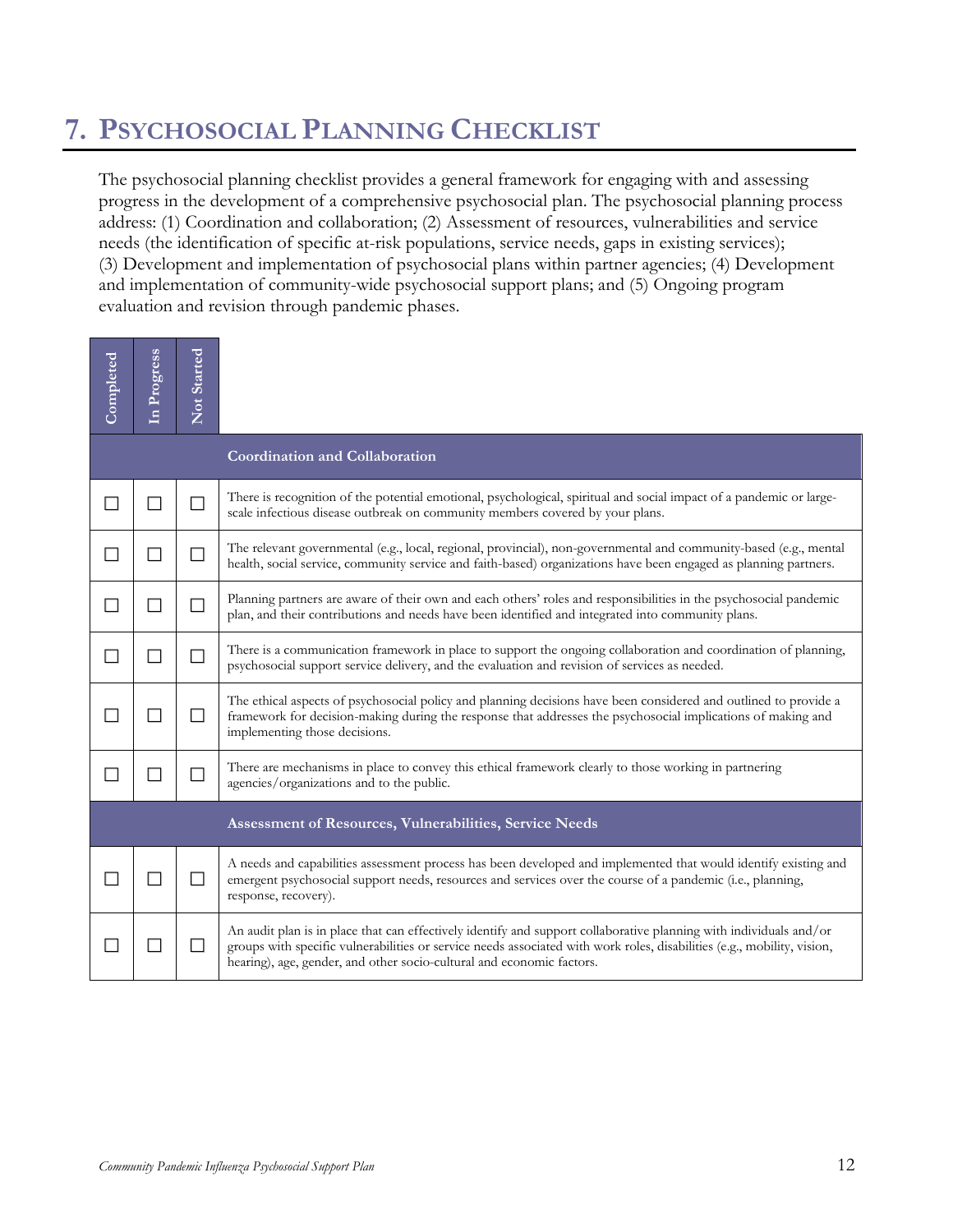| Completed | In Progress                                                  | Not Started |                                                                                                                                                                                                                                                                                                                                                                                                                                                                               |  |  |  |  |
|-----------|--------------------------------------------------------------|-------------|-------------------------------------------------------------------------------------------------------------------------------------------------------------------------------------------------------------------------------------------------------------------------------------------------------------------------------------------------------------------------------------------------------------------------------------------------------------------------------|--|--|--|--|
|           |                                                              |             | Development and Implementation of Disaster Psychosocial Plans Within Partner Agencies                                                                                                                                                                                                                                                                                                                                                                                         |  |  |  |  |
|           | $\overline{\phantom{a}}$                                     | $\Box$      | Business continuity plans are in place and implemented within planning partner agencies and organizations that<br>address the potential for higher than normal demand for services, impact of widespread absenteeism, and the<br>potential disruption of critical or civic infrastructure.                                                                                                                                                                                    |  |  |  |  |
| $\Box$    | $\mathcal{L}_{\mathcal{A}}$                                  | $\Box$      | Workforce resiliency programs are in place and implemented within planning partner agencies and organizations.<br>Such programs are responsive to the shifting needs, capabilities and resources of individual workers and their<br>families as identified through an ongoing assessment process.                                                                                                                                                                             |  |  |  |  |
|           |                                                              |             | Development and Implementation of Community-Wide Psychosocial Support Plans                                                                                                                                                                                                                                                                                                                                                                                                   |  |  |  |  |
|           | H.                                                           | $\Box$      | A community-wide psychosocial planning framework has been developed and implemented to ensure the<br>development and delivery of relevant education and training for those providing disaster psychosocial support<br>services.                                                                                                                                                                                                                                               |  |  |  |  |
|           | $\sim$                                                       | ΙI          | A community-wide psychosocial planning framework has been developed and implemented to ensure the<br>development, adaptation, coordination and implementation of public education strategies to enhance awareness of<br>psychosocial issues and services that directly and indirectly support social and individual resilience within the<br>community.                                                                                                                       |  |  |  |  |
|           |                                                              |             | A community-wide psychosocial planning framework has been developed and implemented to ensure the<br>development, adaptation, coordination and implementation of psychosocial support to prevent, mitigate or repair<br>physical and/or mental health effects of long-term uncertainty and stress; actual or perceived levels of risk; higher<br>than normal rates of illness and death; and the depletion or loss of social infrastructure during peak infection<br>periods. |  |  |  |  |
|           |                                                              |             | A community-wide psychosocial planning framework has been developed and implemented to ensure the<br>development, adaptation, coordination and implementation of services to address the specific needs of community<br>members whose social, economic or cultural location, functional disability, age or gender may increase their<br>vulnerability in regards to need for psychosocial support.                                                                            |  |  |  |  |
|           |                                                              |             | There is an effective risk communication plan that will address the public's ongoing need for accurate, timely and<br>relevant information even during peak pandemic periods when normal services may be disrupted.                                                                                                                                                                                                                                                           |  |  |  |  |
|           |                                                              |             | There are contingencies in place to support the ongoing provision and revision of psychosocial support services<br>following a pandemic. These take into account the shifting situational factors and long-term needs of citizens.                                                                                                                                                                                                                                            |  |  |  |  |
|           |                                                              |             | <b>Ongoing Program Evaluation and Revision</b>                                                                                                                                                                                                                                                                                                                                                                                                                                |  |  |  |  |
|           | $\mathcal{L}$                                                |             | Program assessment processes and protocols are in place to address possible changes in the availability and access<br>to resources over local waves of infection and the short- and long-term community recovery process.                                                                                                                                                                                                                                                     |  |  |  |  |
|           | $\Box$                                                       | $\Box$      | There are mechanisms and processes in place that will facilitate the ongoing coordination, evaluation and<br>sustainability of workforce resiliency programs, including the ongoing integration of lessons learned.                                                                                                                                                                                                                                                           |  |  |  |  |
|           |                                                              |             |                                                                                                                                                                                                                                                                                                                                                                                                                                                                               |  |  |  |  |
|           | 13<br>Community Pandemic Influenza Psychosocial Support Plan |             |                                                                                                                                                                                                                                                                                                                                                                                                                                                                               |  |  |  |  |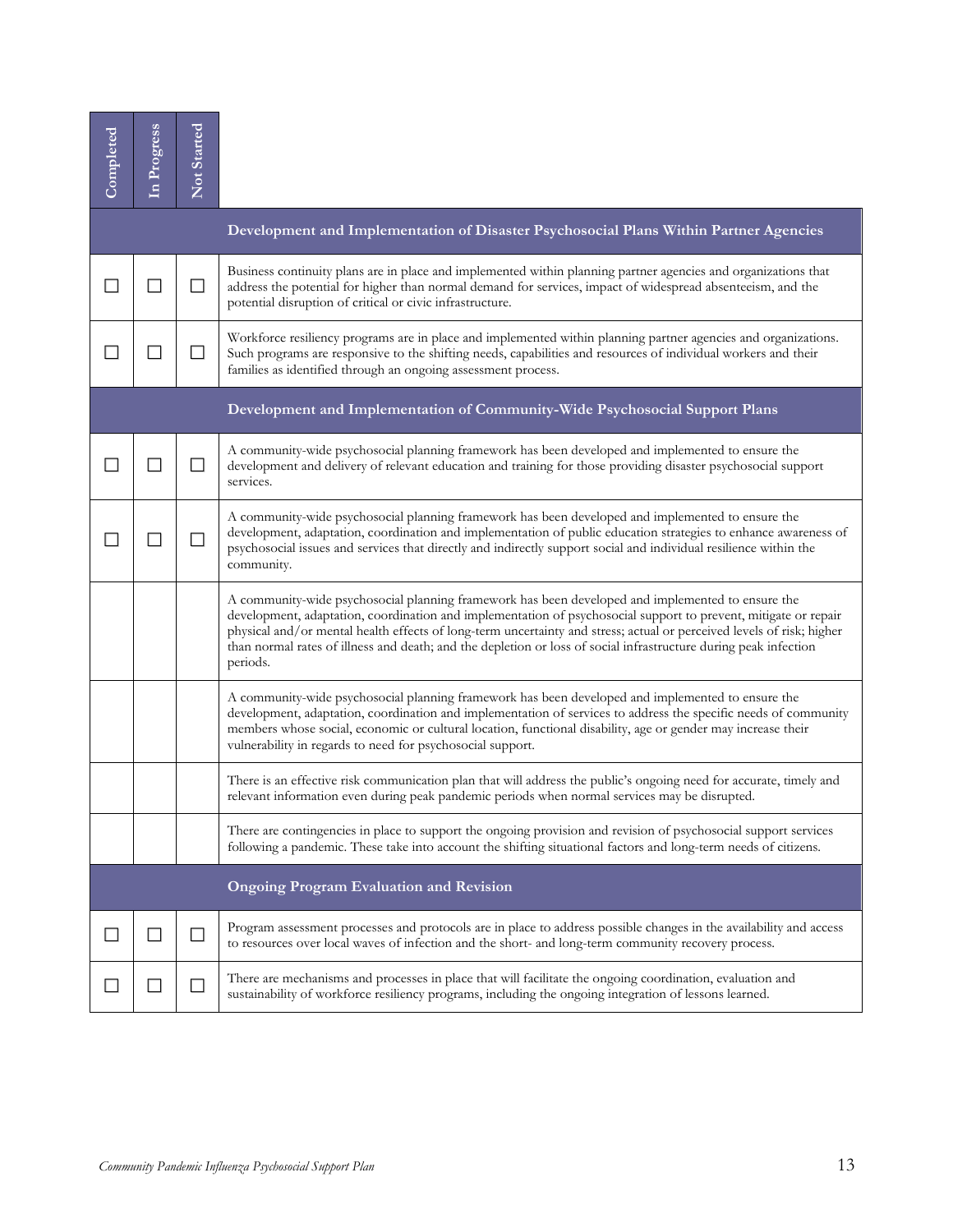### <span id="page-13-0"></span>**REFERENCES**

- Amaratunga, C., Carter, M., O'Sullivan, T., Thille, P., Phillips, K., & Sauners, R., (2008). *Caring for nurses in public health emergencies: Enhancing capacity for genderbased support mechanisms in emergency preparedness planning*. Ottawa, ON: Canadian Policy Research Networks. Retrieved July 1, 2008, from [http://www.cprn.org/documents/49473\\_E](http://www.cprn.org/documents/49473_EN.pdf) [N.pdf.](http://www.cprn.org/documents/49473_EN.pdf)
- Benedek, D., Fullerton, C., & Ursano, R. J. (2007). First responders: Mental health consequences of natural and human-made disasters for public health and public safety workers. *Annual Review of Public Health*, *28*, 55–68.
- Kaniasty, K. & Norris, F. (1999). The experience of disaster: Individuals and communities sharing trauma. In R. Gist & B. Lubin (Eds.), *Response to disaster: Psychosocial, community and ecological approaches* (pp. 25–62). London: Brunner/Mazel.
- Ministry of Health. (2007, May). *Psychosocial response workbook: Disaster Stress and Trauma Response Services* [2nd ed.]. Victoria, BC: Author. Retrieved June 6, 2009, from [http://www.health.gov.bc.ca/library/publ](http://www.health.gov.bc.ca/library/publications/year/2006/Psychosocial_Response_Workbook.pdf) [ications/year/2006/Psychosocial\\_Response\\_W](http://www.health.gov.bc.ca/library/publications/year/2006/Psychosocial_Response_Workbook.pdf) [orkbook.pdf.](http://www.health.gov.bc.ca/library/publications/year/2006/Psychosocial_Response_Workbook.pdf)
- National Child Traumatic Stress Network & National Center for PTSD. (2006). *Psychological First Aid – Field Operations Guide* (2nd ed.). Washington, DC: Authors.
- Public Health Agency of Canada. (2003). *Learning from SARS: Renewal of public health in Canada. A report of the National Advisory Committee on SARS and Public Health*. Ottawa, ON: Author. Retrieved August 22, 2008, from [http://www.phac](http://www.phac-aspc.gc.ca/publicat/sars-sras/pdf/sars-e.pdf)[aspc.gc.ca/publicat/sars-sras/pdf/sars-e.pdf.](http://www.phac-aspc.gc.ca/publicat/sars-sras/pdf/sars-e.pdf)
- Seynaeve, G.J. R. (Ed.) (2001). *Psycho-social support in situations of mass emergency. A European policy paper concerning different aspects of psychological support and social accompaniment for people involved in major accidents and disasters*. Brussels, Belgium: Ministry of Public Health.
- Shultz, J. M., Espinel, Z., Flynn, B. W., Hoffman, Y., & Cohen, R. E. (2003). *Deep prep: All hazards disaster behavioral health training*. Miami, FL: DEEP Centre.
- US Department of Health and Human Services (2005). *HHS pandemic influenza plan supplement 11 Workforce support: Psychosocial considerations and information needs*. Washington, DC: Author. Retrieved September 29, 2009, from [http://www.hhs.gov/pandemicflu/plan/s](http://www.hhs.gov/pandemicflu/plan/sup11.html) [up11.html.](http://www.hhs.gov/pandemicflu/plan/sup11.html)
- World Health Organization (2003). *The world health report 2003 – shaping the future. Chapter 5: SARS: Lessons from a new disease*. Retrieved June 19, 2009, from [http://www.who.int/whr/2003/chapter5](http://www.who.int/whr/2003/chapter5/en/index4.html) [/en/index4.html.](http://www.who.int/whr/2003/chapter5/en/index4.html)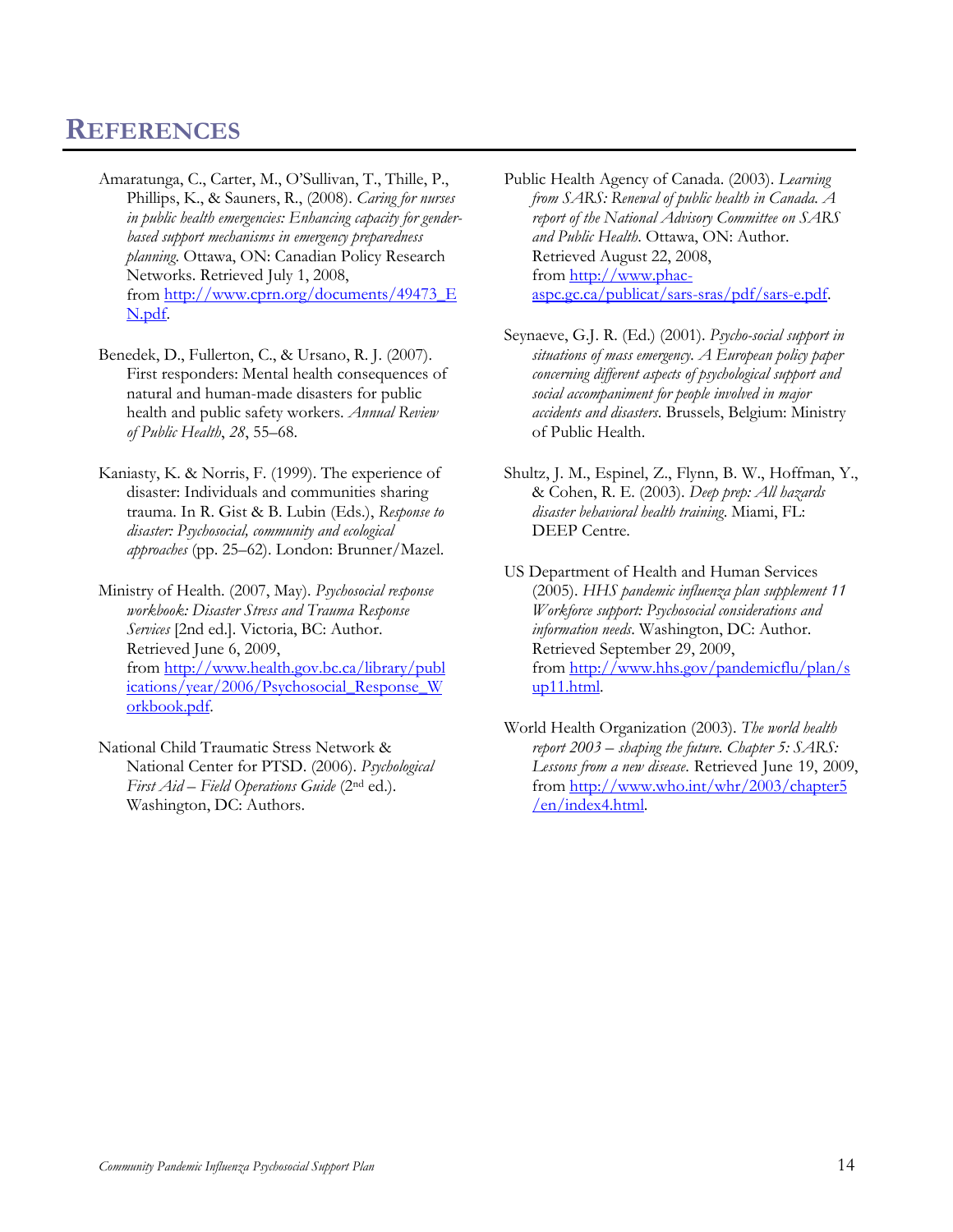### <span id="page-14-1"></span><span id="page-14-0"></span>**Appendix A: Risk Communication Tips**

Involve the public in planning efforts from the beginning and throughout all phases of a pandemic.

- Create unambiguous, facts-based, consistent, comprehensive but also easily understandable messages.
- Update information on a regular basis, even if the update only signals that nothing has changed.
- Create messages that reflect and/or address local cultural sensitivities, public beliefs and opinions, and local geographic considerations (i.e., remote communities, rural issues).
- Create messages that empower action—outlining what people can do to protect and prepare themselves and their families.
- Ensure transparency of process by providing ongoing briefings about government and public health plans and decisions.
- Consider communication networks or information relays that are specifically targeted to particular groups of workers (i.e., health and social service providers), or that are designed to keep the general public informed and aware. Such networks can effectively support delivering information and key messages throughout the community and also receiving that information or feedback from the community throughout the process.
- Assess and determine special equipment/systems needs including cell phones, dedicated phone lines and message centres in order to support the capacity of workers and their families staying in touch and having up-to-date pandemic information specific to their work/organization/community.
- Designate and train specific individuals in crisis and risk communication strategies in order to minimize misinterpretations and to ensure, as much as possible that they are experienced as caring, accessible and associated with providing reliable information. People who are afraid or stressed can easily misinterpret or miss pertinent details.
- Pre-prepare emergency messages including ones tailored for non-English language speakers and those with special needs (i.e., literacy issues, limited access to web and other electronic resources).
- Consider a psychosocial health support hotline—provide information on strategies for coping with stress and grief, and identify available community/organizational resources and services. Such lines can involve trained mental health care providers (i.e., psychologists, counsellors, clinical social workers, trained peer and crisis counsellors) in providing psychological first aid, support and information.
- Identify and advertise reliable sources where the public can access up-to-date, accurate information on the pandemic, progression of disease spread, and public health and emergency response measures.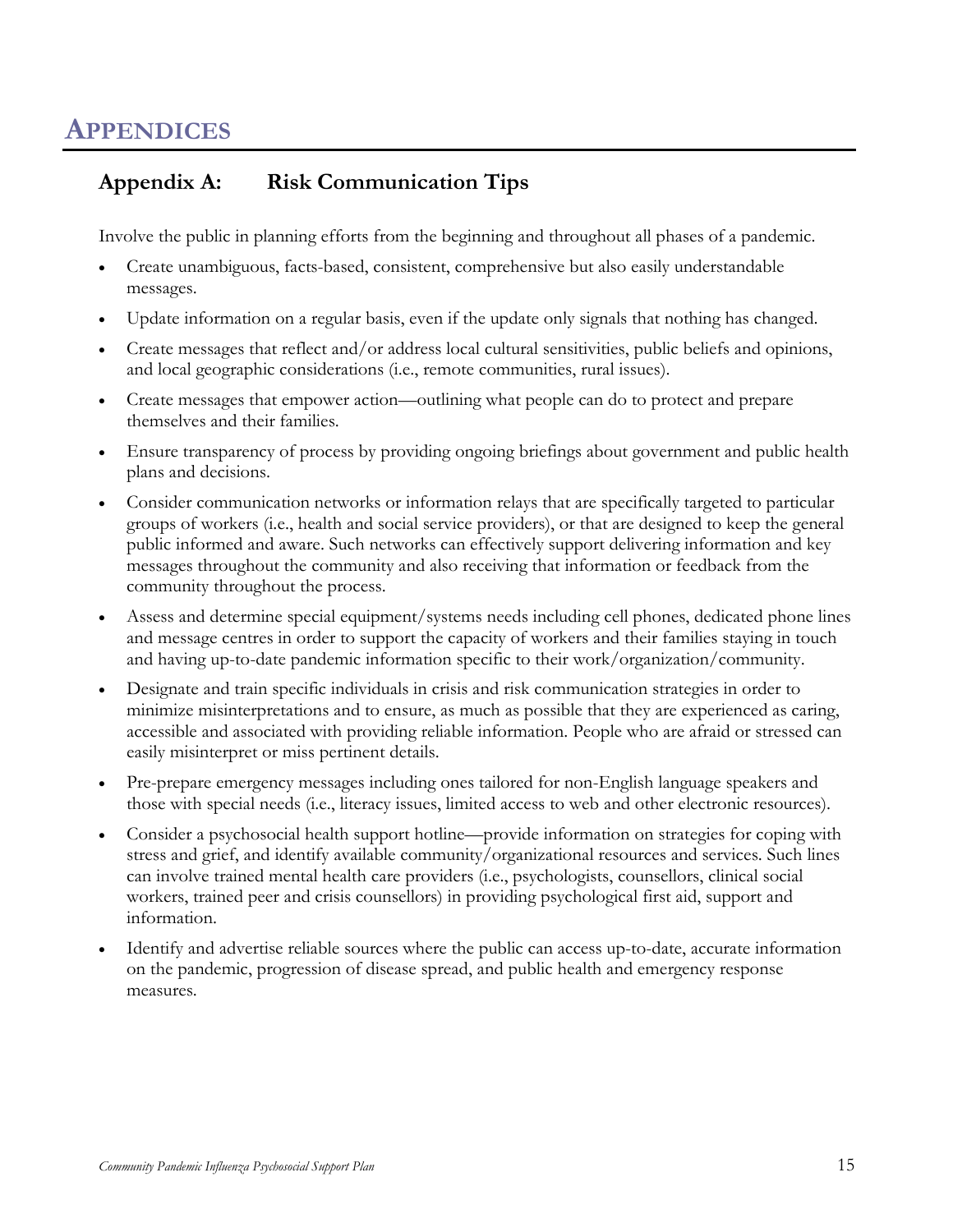### <span id="page-15-0"></span>**Appendix B: Business Continuity Planning Steps**

- **Step 1.** Establish the scope, objectives and priorities of business continuity planning in BCCDC, and the activities or "program" required to deliver these objectivities.
- **Step 2.** Conduct a thorough hazard, risk and vulnerability assessment in which hazards, the likelihood of their occurrence, and the vulnerability of people (staff and public), property, environment, and the organization itself are identified and prioritized.
- **Step 3.** Conduct a thorough Business Impact Analysis.
- **Step 4.** Design and develop recovery plans detailing Recover Time Objectives, critical activities and resources for each individual function, program and division.
- **Step 5.** Test and exercise the plan using well-defined test objectives, methods and documentation procedures. Amend the plan as needed.
- **Step 6.** Maintain the plan by incorporating test results into an evolving version of the recovery plan document. Once a business continuity plan is in place, the agency should continually cycle through the process of assessment, testing and revision.
- **Step 7.** Execute the plan. During a disaster, the business continuity plan should be used by all functions/programs/divisions in order to maintain focus on recovery tasks and objectives. Daily status reports should be issued to senior management as a means of monitoring progress.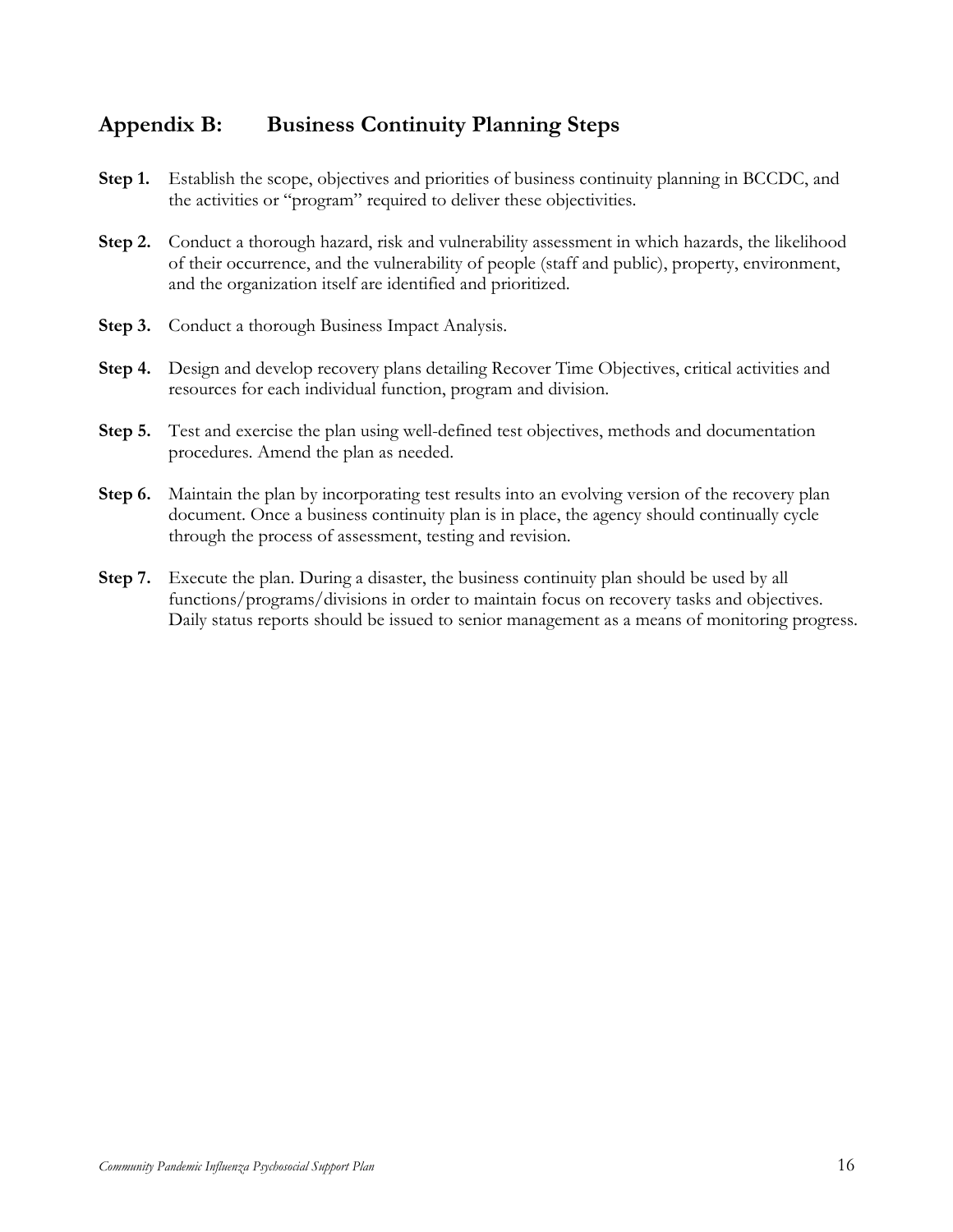<span id="page-16-0"></span>

|           | <b>RISK FACTORS</b>                                                                                                                                                                                                                                                               | <b>DISTRESS</b>                                                                                                                                                                                                              | <b>DISTRESS</b>                                                                                                                                                                                                                                                                                                                                                                                 | <b>DISTRESS</b>                                                                                                                               |                                                                                                                                                                                                                                                                                                                                                                                                                                                                                                   |                                                                                                                                                                                                                                                                                                                                                                             |                                                                                                                                                                                                                                                                                                                                                                                                                                                                                                                                                     |
|-----------|-----------------------------------------------------------------------------------------------------------------------------------------------------------------------------------------------------------------------------------------------------------------------------------|------------------------------------------------------------------------------------------------------------------------------------------------------------------------------------------------------------------------------|-------------------------------------------------------------------------------------------------------------------------------------------------------------------------------------------------------------------------------------------------------------------------------------------------------------------------------------------------------------------------------------------------|-----------------------------------------------------------------------------------------------------------------------------------------------|---------------------------------------------------------------------------------------------------------------------------------------------------------------------------------------------------------------------------------------------------------------------------------------------------------------------------------------------------------------------------------------------------------------------------------------------------------------------------------------------------|-----------------------------------------------------------------------------------------------------------------------------------------------------------------------------------------------------------------------------------------------------------------------------------------------------------------------------------------------------------------------------|-----------------------------------------------------------------------------------------------------------------------------------------------------------------------------------------------------------------------------------------------------------------------------------------------------------------------------------------------------------------------------------------------------------------------------------------------------------------------------------------------------------------------------------------------------|
|           | Contributing to<br>psychological<br>distress                                                                                                                                                                                                                                      | Related to the<br>individual                                                                                                                                                                                                 | Related to family<br>and community                                                                                                                                                                                                                                                                                                                                                              | <b>Related to work</b><br>environment                                                                                                         | <b>SUPPORTIVE MECHANISMS</b><br>Contributing to psychosocial resiliency                                                                                                                                                                                                                                                                                                                                                                                                                           |                                                                                                                                                                                                                                                                                                                                                                             |                                                                                                                                                                                                                                                                                                                                                                                                                                                                                                                                                     |
|           |                                                                                                                                                                                                                                                                                   |                                                                                                                                                                                                                              |                                                                                                                                                                                                                                                                                                                                                                                                 |                                                                                                                                               | Informational                                                                                                                                                                                                                                                                                                                                                                                                                                                                                     | Emotional                                                                                                                                                                                                                                                                                                                                                                   | Instrumental                                                                                                                                                                                                                                                                                                                                                                                                                                                                                                                                        |
| Emotional | • Child deaths<br>• Multiple/mass<br>casualties and<br>deaths<br>• Deaths of<br>supervisors<br>and/or leaders in<br>the response<br>effort<br>• Family and<br>colleague illness or<br>deaths                                                                                      | • Shock, grief,<br>frustration,<br>confusion, anger,<br>guilt, exhaustion,<br>and fear (e.g. fear<br>of contagion and<br>death; fear of<br>short and/or long<br>term income loss<br>because of death<br>or disability; etc.) | $\bullet$ Fear of<br>transmitting<br>disease to family<br>and community;<br>fear of death<br>• Domestic<br>pressures caused<br>by school closures,<br>disruptions in day<br>care or family<br>illness<br>• Emotional<br>reactions of family<br>member(s) whose<br>occupation is in<br>health care<br>• Worry about<br>family members'<br>health and well-<br>being as well as<br>loss of income | • Stress of working<br>with sick or agitated<br>persons and their<br>families and /or<br>with communities<br>under quarantine<br>restrictions | • Adequate<br>comprehensive pre-<br>event training; i.e.,<br>psychological first aid,<br>exercising of pandemic<br>plans, potential non-<br>traditional roles and<br>responsibilities, delivery<br>of services in non-<br>traditional sites<br>• Education and<br>information re: shift<br>rotation strategies<br>• Education re stress and<br>stress management,<br>grief, complicated<br>grieving<br>• Accurate and timely<br>risk communication<br>and infection control<br>and status reports | • Having opportunity<br>to share experiences<br>with others in a<br>respite area or<br>through organized<br>group process<br>sessions:<br>Internet/intranet sites<br>• Opportunities to<br>debrief particularly<br>difficult medical<br>outcomes -<br>individually or in a<br>group; i.e. more<br>formalized group<br>process sessions; one-<br>on-one support<br>personnel | • Having opportunity<br>to take breaks away<br>from front line; i.e.,<br>respite area<br>• Adequate staffing<br>(including use of<br>students) and shift<br>rotations that allow<br>for slow rotation<br>away from "hot" or<br>high-risk situations<br>• Good infection<br>control practices.<br>• Accessibility of self-<br>help activities that will<br>help to safeguard<br>workers' physical and<br>emotional health (e.g.<br>dedicated space for<br>"downtime", physical<br>exercise, relaxation,<br>sharing, information,<br>nutrition, etc.) |
| Physical  | $\bullet$ Economic<br>collapse within<br>community<br>• Acute shortages of<br>medicine or any<br>other essential<br>services(s)<br>• Restrictions of<br>civil liberties (e.g.<br>quarantines, etc<br>that may limit<br>personal<br>contact/hinder<br>communications)<br>• Illness | · Limited<br>interpersonal<br>contact due to<br>physical isolation<br>associated with<br>use of infection<br>control measures                                                                                                | • Limited contact<br>with family due to<br>quarantine,<br>extended hours<br>and/or shifts;<br>concern about<br>children and other<br>family members<br>• Difficulty<br>communicating on<br>a reliable and<br>regular basis<br>· Isolation,<br>stigmatization and<br>discrimination<br>associated with<br>being perceived as<br>a source of<br>contagion                                         | • Illness and death of<br>colleagues and<br>patients<br>• Fatigue and<br>exhaustion                                                           | • Involvement in<br>pandemic preparedness<br>planning and<br>exercising.<br>• Access to reliable,<br>current, and accurate<br>information (e.g.,<br>epidemiological info,<br>distribution and status<br>of antivirals/vaccines,<br>human resource<br>decisions)<br>• Information re how to<br>support children (e.g.,<br>age-appropriate stress<br>intervention,<br>bereavement support,<br>managing stigma)                                                                                      | • Opportunities to<br>share and debrief<br>(formally and<br>informally) with<br>colleagues<br>• Availability of<br>psychosocial support<br>to self and family<br>during illness                                                                                                                                                                                             | • Availability and<br>accessibility of<br>physical space, breaks,<br>equipment and<br>materials to support<br>self-help activities<br>while at work (e.g.,<br>dedicated respite<br>areas and on-site<br>work-out/gym,<br>nutritious food)<br>• Access to<br>phones/long-distance<br>cards (where<br>applicable) in order to<br>facilitate contact with<br>family                                                                                                                                                                                    |

## **Appendix C: Overview of Psychosocial Risk Factors and Supportive Mechanisms**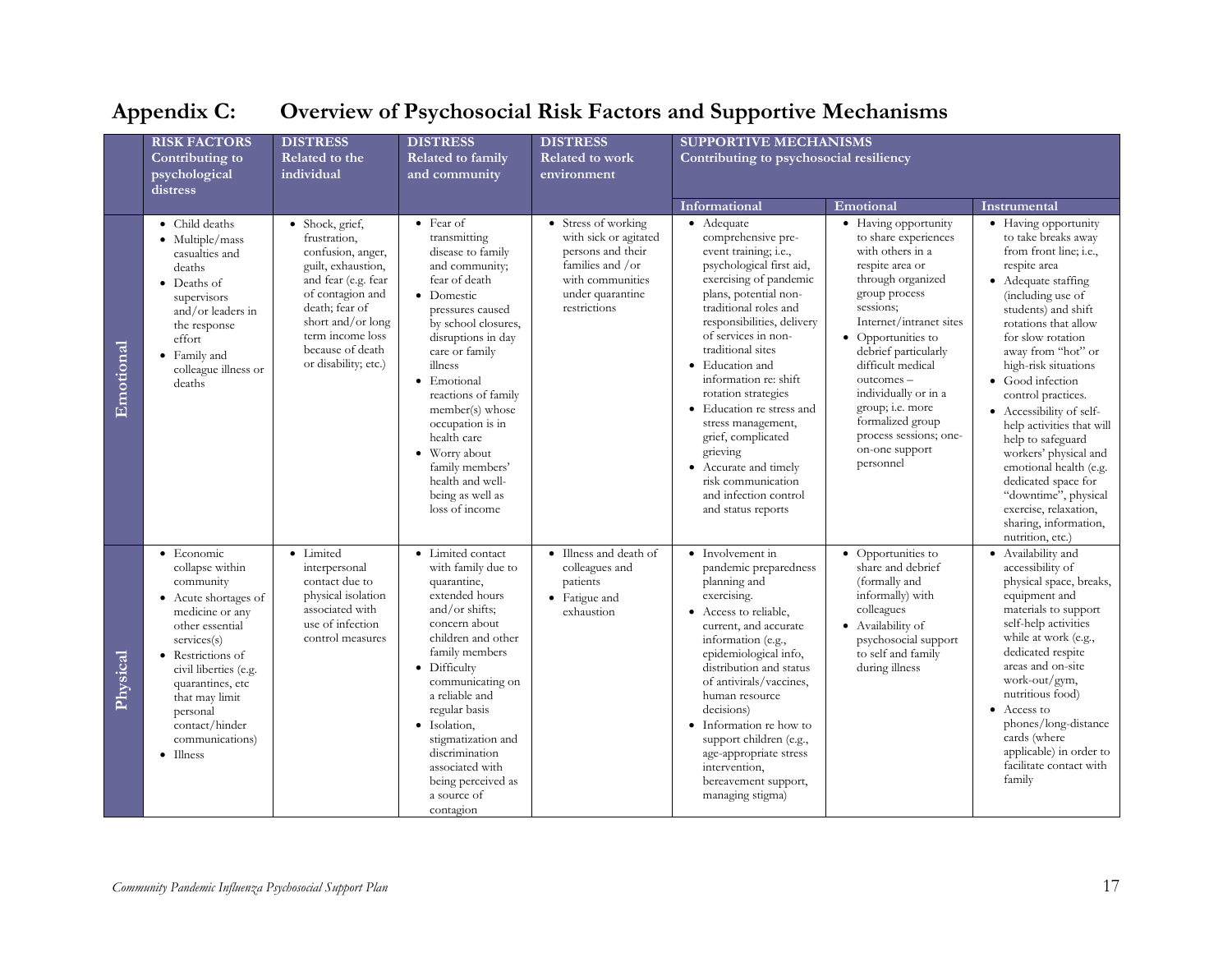|                    | <b>RISK FACTORS</b><br>Contributing to                                                                                                                                                                                                                                    | <b>DISTRESS</b><br>Related to the                                                                                                                                                                                                                                      | <b>DISTRESS</b><br>Related to family                                                                                                                                                              | <b>DISTRESS</b><br><b>Related to work</b>                                                                                                                                                                                                                              | <b>SUPPORTIVE MECHANISMS</b><br>Contributing to psychosocial resiliency                                                                                                                                                                                                                                                                                                                                                |                                                                                                                                                                                                                                                                                                                                               |                                                                                                                                                                                                                                                                                  |
|--------------------|---------------------------------------------------------------------------------------------------------------------------------------------------------------------------------------------------------------------------------------------------------------------------|------------------------------------------------------------------------------------------------------------------------------------------------------------------------------------------------------------------------------------------------------------------------|---------------------------------------------------------------------------------------------------------------------------------------------------------------------------------------------------|------------------------------------------------------------------------------------------------------------------------------------------------------------------------------------------------------------------------------------------------------------------------|------------------------------------------------------------------------------------------------------------------------------------------------------------------------------------------------------------------------------------------------------------------------------------------------------------------------------------------------------------------------------------------------------------------------|-----------------------------------------------------------------------------------------------------------------------------------------------------------------------------------------------------------------------------------------------------------------------------------------------------------------------------------------------|----------------------------------------------------------------------------------------------------------------------------------------------------------------------------------------------------------------------------------------------------------------------------------|
|                    | psychological<br>distress                                                                                                                                                                                                                                                 | individual                                                                                                                                                                                                                                                             | and community                                                                                                                                                                                     | environment                                                                                                                                                                                                                                                            |                                                                                                                                                                                                                                                                                                                                                                                                                        |                                                                                                                                                                                                                                                                                                                                               |                                                                                                                                                                                                                                                                                  |
|                    |                                                                                                                                                                                                                                                                           |                                                                                                                                                                                                                                                                        |                                                                                                                                                                                                   |                                                                                                                                                                                                                                                                        | Informational                                                                                                                                                                                                                                                                                                                                                                                                          | Emotional                                                                                                                                                                                                                                                                                                                                     | Instrumental                                                                                                                                                                                                                                                                     |
| Social Behavioural | • Restrictions on<br>normal behaviour<br>or any imposed<br>change that<br>reduces social<br>interactions and<br>support (e.g.,<br>illness, quarantine)<br>• Limited family or<br>friendship support<br>Overworking and<br>over-functioning<br>for long periods<br>of time | • Constant need to<br>take special<br>precautions to<br>avoid exposure to<br>the pandemic<br>virus and<br>difficulty<br>maintaining self-<br>care (e.g., sleep,<br>nutrition,<br>exercise, etc.)<br>• Irritability<br>$\bullet$ Burnout<br>• Mental health<br>symptoms | • Struggle to manage<br>roles in family and<br>professional<br>commitments<br>• Breakdown in<br>family relationships<br>· Disorientation<br>$\bullet$ Lack of<br>concentration<br>• Memory issues | • Increased difficulty<br>in performing<br>crucial tasks and<br>functions as the<br>number of severely<br>ill patients increases<br>and health care staff<br>and medical/<br>infection control<br>resources decline<br>• Fractured<br>relationships with<br>colleagues | • Paper (e.g., pamphlets)<br>and online information<br>support for family and<br>community/<br>neighbourhood<br>preparedness planning<br>• Response and recovery<br>hotlines for HCWP<br>and their families, for<br>public regarding<br>pandemic infection<br>control and status<br>information,<br>psychosocial support,<br>recovery strategies                                                                       | • Being part of a<br>broader collegial<br>community that<br>supports learning and<br>development of<br>resilience abilities<br>• Being part of a<br>community or<br>neighbourhood that<br>actively addresses<br>disaster response (e.g.,<br>neighbourhood safety<br>plan)<br>• Facilitation of<br>connections with<br>family and<br>community | • Provision or<br>facilitation of<br>provision of alternate<br>care arrangements for<br>dependent family<br>members (e.g.,<br>children, aging<br>parents, family<br>members with mental<br>or physical disabilities<br>or pre-existing<br>mental/physical<br>health issues)      |
| Cognitive          | • Rumours,<br>misconceptions or<br>conspiracy<br>theories<br>Belief that medical<br>resources are not<br>available or fairly<br>distributed<br>• Lack of accurate<br>information                                                                                          | • Sense of<br>ineffectiveness<br>and<br>powerlessness<br>• Ability to think<br>clearly and make<br>sound decisions                                                                                                                                                     | • Comprehension<br>issues for family<br>members (and<br>public) regarding<br>the virus and issues<br>around protection<br>and quarantine                                                          | · Maintaining focus<br>on primary duties<br>• Adapting to a new<br>or different work<br>assignment<br>• Struggling with lack<br>of control and<br>knowledge base                                                                                                       | · Education/validation<br>regarding areas of<br>difficulty (e.g., death of<br>children, working<br>outside area of<br>expertise, recognition<br>and acceptance that it<br>is not possible to be<br>100% prepared for<br>what will happen)<br>• Availability of timely,<br>accurate and candid<br>information<br>• Clear and open lines of<br>communication<br>between all levels of<br>care within the<br>organization | • Opportunities for<br>peer-to-peer and<br>professional<br>psychological/<br>emotional support<br>· Institutional<br>recognition and<br>validation of HCWP<br>accomplishments and<br>contributions during<br>pandemic and<br>recovery                                                                                                         | · Multidisciplinary<br>HCWP support teams<br>that could provide<br>pre-, during-, and<br>post-event planning<br>support<br>On-site psychosocial<br>support<br>• Wallet cards regarding<br>stress signs and<br>symptoms and simple<br>coping strategies<br>• Effective leadership |
| Spiritual          | • Loss of trust in<br>health institutions,<br>employers or<br>government<br>leaders<br>• Loss of faith in a<br>just world                                                                                                                                                 | • Search for<br>meaning;<br>shattered<br>assumptions                                                                                                                                                                                                                   | • Presence (or not)<br>and influence of<br>faith-based beliefs,<br>coping and<br>support system(s)                                                                                                | • Moral distress<br>around decision-<br>making regarding<br>who is saved or not                                                                                                                                                                                        | • Pre-event education<br>regarding possible<br>spiritual meaning<br>• Information regarding<br>available spiritual<br>support services (e.g.,<br>chaplains)                                                                                                                                                                                                                                                            | • Peer or professional-<br>based psychosocial<br>intervention strategies<br>that acknowledge and<br>address spiritual<br>aspect of pandemic<br>consequences                                                                                                                                                                                   | · Membership in faith-<br>based communities<br>that may provide<br>physical shelter and<br>emotional support.                                                                                                                                                                    |